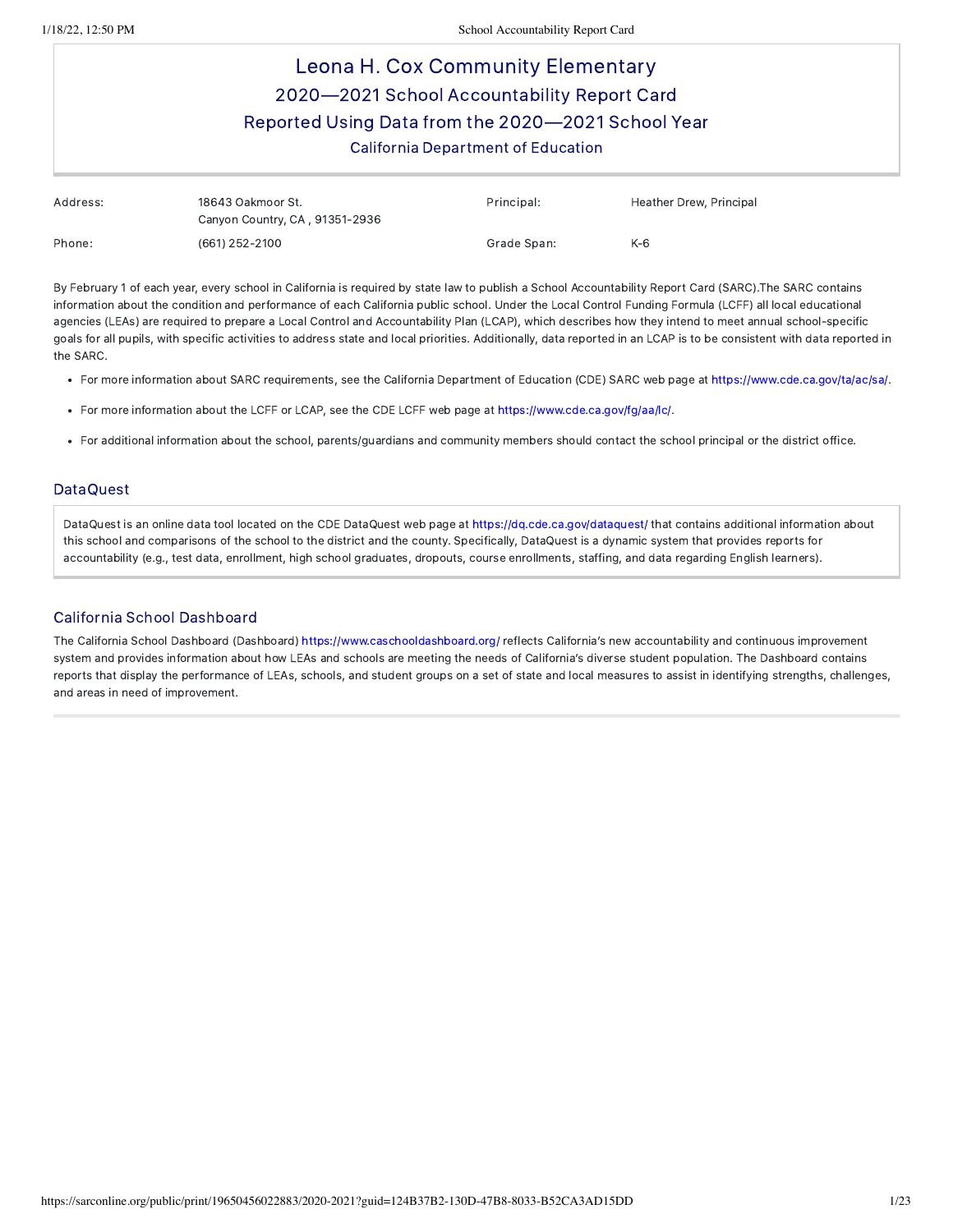## About This School

#### Heather Drew, Principal

Principal, Leona H. Cox Community Elementary

#### About Our School

Believe, Achieve, Succeed

My name is Heather Drew and I am very fortunate to serve as the Principal of Leona Cox Community School. Leona Cox is a place where strong connections are made between home and school, now more than ever, and it is also a place where all staff members are committed to helping children succeed every day! Our staff is excited to help continue to move Leona Cox and its students along the path of excellence during these challenging times in education in our world.

I believe that one of the most important aspects of my work as the Principal of Leona Cox is continuing to build meaningful relationships with students, families, and teachers as well as with the greater Leona Cox Learning Community. This being said, it is very important for me to be visible when students and parents are on campus, meeting with parents monthly at Coffee with the Principal, PTA and ELAC, and popping into classrooms building relationships with your child(ren) throughout the year. I have found that kids really appreciate a person who genuinely invests in them by listening, learning alongside them, and by being fair and consistent. In addition, it will be particularly important for me to make sure that you and your child feel safe and respected at our school. If you ever have a concern, please do not hesitate to call the main office or email me. I believe open communication is very important in a school, and for this reason, I will always encourage you to reach out to your child's teacher first, to a member of the office staff, or to me with any questions you may have.

At Leona Cox, we have many things to be proud of and I look forward to working as a TEAM. I thank you in advance for continuing to provide support in this amazing learning community! Let's keep our kids reading, writing, problem solving, and engaged with their education throughout the year!

#### Together, we win!

#### Contact -

Leona H. Cox Community Elementary 18643 Oakmoor St. Canyon Country, CA 91351-2936

Phone: (661) [252-2100](tel:(661) 252-2100) Email: [hdrew@sssd.k12.ca.us](mailto:hdrew@sssd.k12.ca.us)

## Contact Information (School Year 2020—2021)

| District Contact Information (School Year 2020–2021) |                                     |  |  |
|------------------------------------------------------|-------------------------------------|--|--|
| <b>District Name</b>                                 | Sulphur Springs Union               |  |  |
| Phone Number                                         | (661) 252-5131                      |  |  |
| Superintendent                                       | Kawaguchi, Catherine                |  |  |
| Email Address                                        | ckawaguchi@sssd.k12.ca.us           |  |  |
| Website                                              | www.sssd.k12.ca.us                  |  |  |
|                                                      |                                     |  |  |
| School Contact Information (School Year 2020–2021)   |                                     |  |  |
| School Name                                          | Leona H. Cox Community Elementary   |  |  |
| Street                                               | 18643 Oakmoor St.                   |  |  |
| City, State, Zip                                     | Canyon Country, CA, 91351-2936      |  |  |
| Phone Number                                         | (661) 252-2100                      |  |  |
| Principal                                            | Heather Drew, Principal             |  |  |
| Email Address                                        | hdrew@sssd.k12.ca.us                |  |  |
| Website                                              | https://www.sssd.k12.ca.us/LeonaCox |  |  |
| County-District-School (CDS) Code                    | 19650456022883                      |  |  |
|                                                      |                                     |  |  |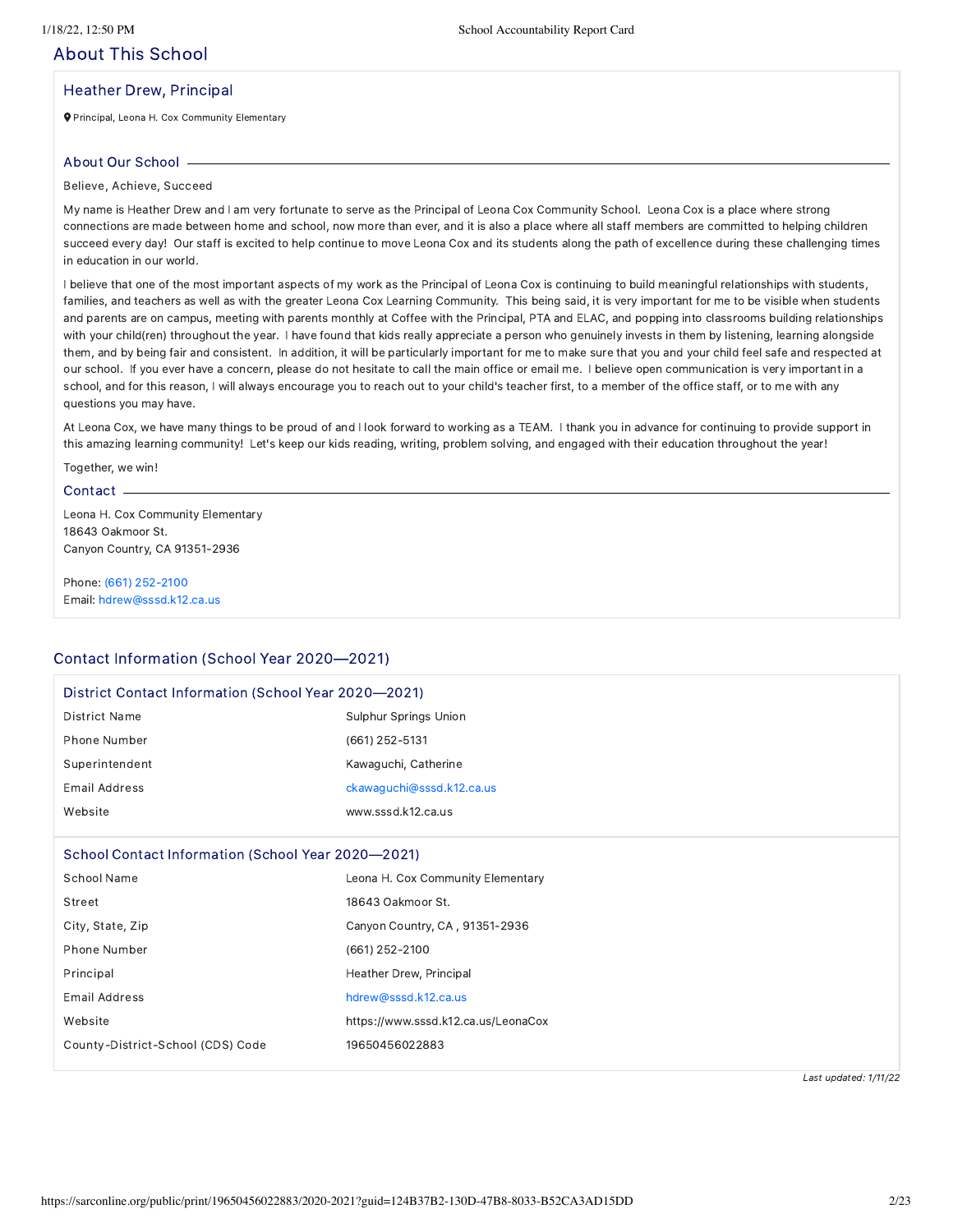#### School Description and Mission Statement (School Year 2020—2021)

Mission Statement

We, the Professional Learning Community at Leona Cox School:

BELIEVE that we will meet the learning needs of al students who will

ACHIEVE academic success in a caring, safe, supportive learning environment, and

SUCCEED in reaching specific, measurable, and articulated goals while becoming citizens of good character.

#### Description

Leona Cox Community School is located in Santa Clarita Valley, as part of the Sulphur Springs Union School District. The multi-leveled campus' school attendance boundaries include single-family homes, mobile home parks, and apartment complexes.

Leona Cox School opened its doors to students in 1964. Today, the school serves approximately 508 students in preschool through sixth grade. Leona cox is a Tilte One school that utilzes TK-6th grade. In addition to the fourteen regular education classrooms, there are 6 Special Ed Preschool classes serving communicatelively challenged children, and 3 Autism classes serving students with a diagnosis of Autism along with moderate to severe delays in cognitive functioning and language development. Also on campus is the ELP program supporting students on speech/language development, social skills, and academic readiness. Our 3 ACE classes provides instruction to students with a significant cognitive delay in a preschool setting. In addition, we have Occupational Therapists (OT) and Phsycial Therapist (PT) clinics on site staffed by specialists. We have a state preschool on campus which works with our Special Education preschoolers, providing opportunities for integration into a regular preschool setting. The support staff includes 5 Speech and Language Pathologists, a Resource Teacher, 3 School Psychologists, an Adaptive PE Teacher and an Occupational Therapist.

Leona Cox School is an ethnically diverse school with 52% Hispanic students, 23% White students, 9% African American students, 9% Asian students, and 7% multiple races. The school is linguistically diverse as well with approximately 26% of students identified as English Learners. Although Spanish is the dominant non-English home language, there are six other home languages used by students in the school. Approximately 58% of students are identified as Socio-economically Disadvantaged.

Parent Involvement and parent volunteers play an essential role in the success of Leona Cox students with extracurricular activities and in-house enrichment programs.

Our school improvement goals for 2021-2022 will focus on English Language Arts by improving students' phonics and reading comprehension for all grade levels and subgroups, Integrated and Designated English Language Development, the continued implementation of CHAMPS and Capturing Kids' Hearts, our proactive behavior support plans, and social/emotional learning that supports the child as a whole. Leona Cox School staff is committed to improving student attievement through the framework of our Provessional Learning Community using:

-Collaborative teams

- -Data analysis to drive instruction
- -Engaging, rigorous standards-based curriculum
- -Instructional strategies, techniques and technology to meet the needs of diverse learners
- -Informing parents and community membe3rs about various aspects of the educational programs
- -Promoting a clean and safe learning environment
- -Providing effective communication between home, school, and community

Technology continues to be a significant focus, with every classroom outfitted with a wireless teacher laptop computer, one or two SmartBoards, a document camera, a teacher iPad, 1:1 chromebooks 3-6 grade, and 1:1 iPads TK-2. Every students has supervised Internet access and works toward ahieving grade level standards. Likewise, Leona Cox has a state-of-the-art Science Lab that includes a Smart TV. Our library has a student to book ration of 25:1. Additionally, a MakerSpace providing students a hands-on area to be creative in the engineering process is available for students. There exists a strong sense of pride, commitment, and caring among the staff, students, parents, and the community of Leona Cox School. We all Believe, Achieve, and Succeed at Leona Cox School!

Last updated: 1/6/22

| Grade Level  | Number of Students |
|--------------|--------------------|
| Grade 1      | 52                 |
| Grade 2      | 56                 |
| Grade 3      | 51                 |
| Grade 4      | 67                 |
| Grade 5      | 58                 |
| Grade 6      | 55                 |
| Kindergarten | 58                 |

Student Enrollment by Grade Level (School Year 2020—2021)

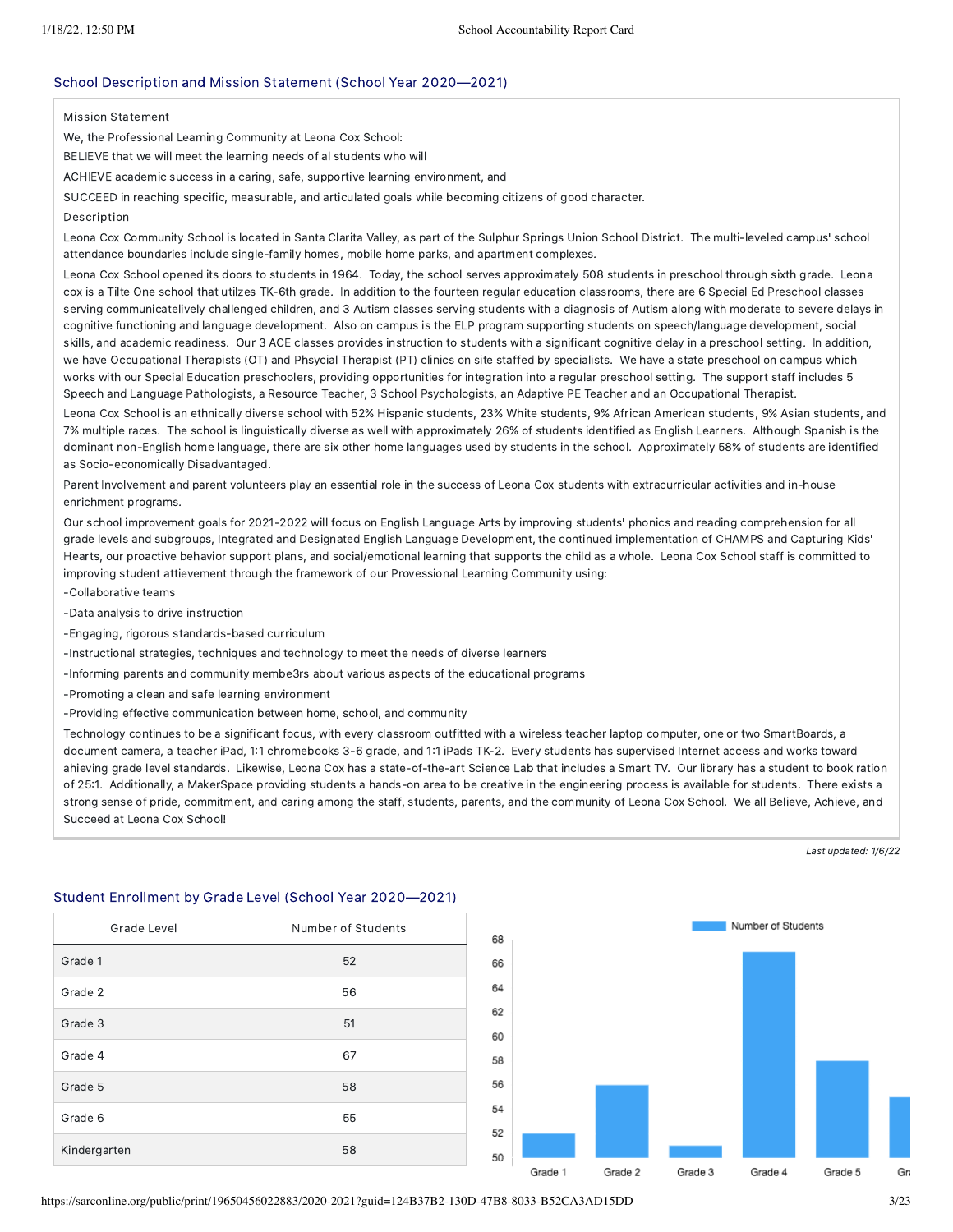1/18/22, 12:50 PM School Accountability Report Card

| Grade Level      | Number of Students |
|------------------|--------------------|
| Total Enrollment | 397                |
|                  |                    |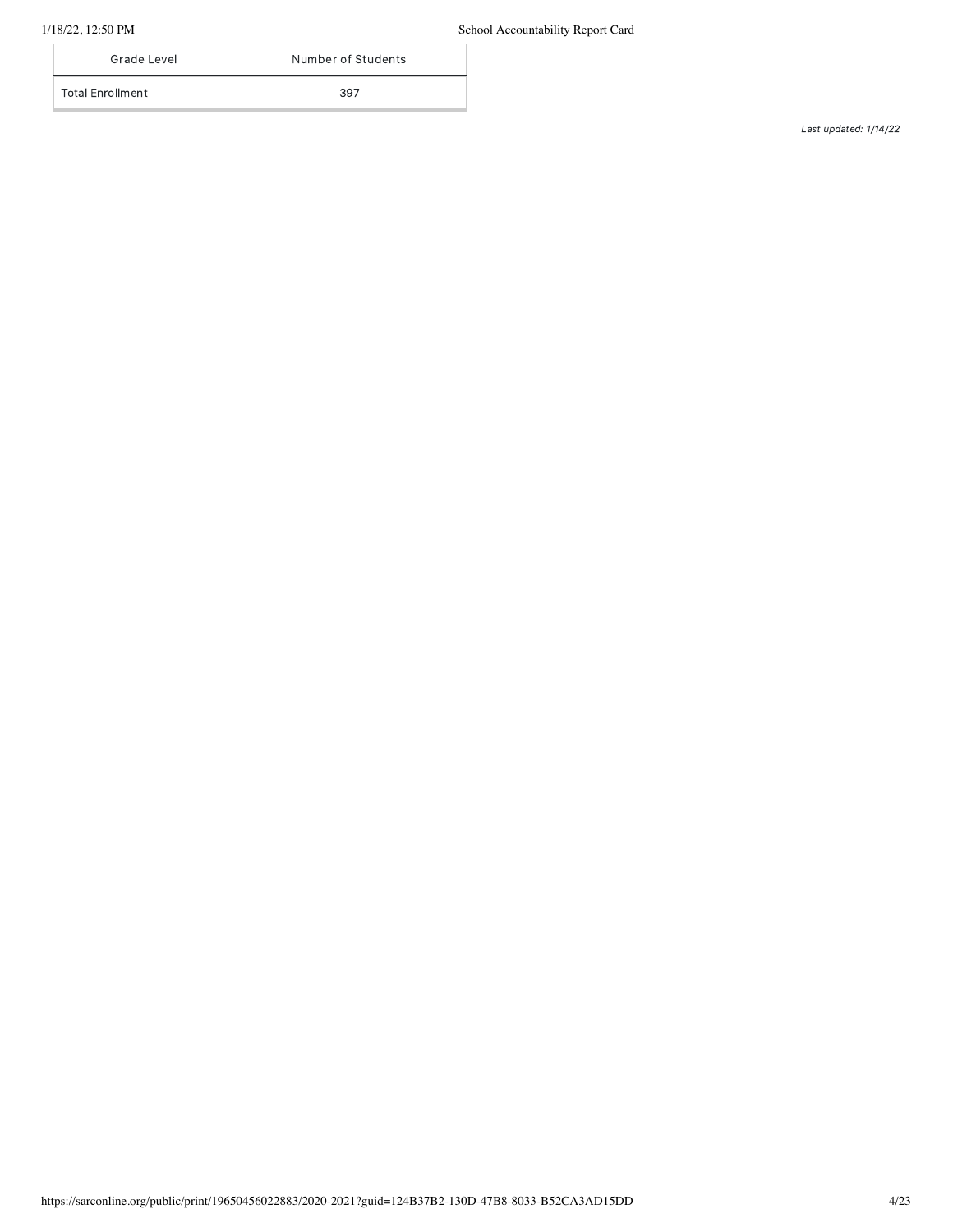## Student Enrollment by Student Group (School Year 2020—2021)

| <b>Student Group</b>                | <b>Student Group</b> |
|-------------------------------------|----------------------|
| Black or African American           | 6.30%                |
| American Indian or Alaska Native    | 0.30%                |
| Asian                               | 1.80%                |
| Filipino                            | 4.80%                |
| Hispanic or Latino                  | 65.70%               |
| Native Hawaiian or Pacific Islander | 0.00%                |
| White                               | 16.90%               |
| Two or More Races                   | 3.80%                |

| Student Group (Other)          | Student Group |
|--------------------------------|---------------|
| Socioeconomically Disavantaged | 67.00%        |
| <b>English Learners</b>        | 18.90%        |
| Students with Disabilities     | 10.60%        |
| Foster Youth                   | 0.80%         |
| Homeless                       | 0.50%         |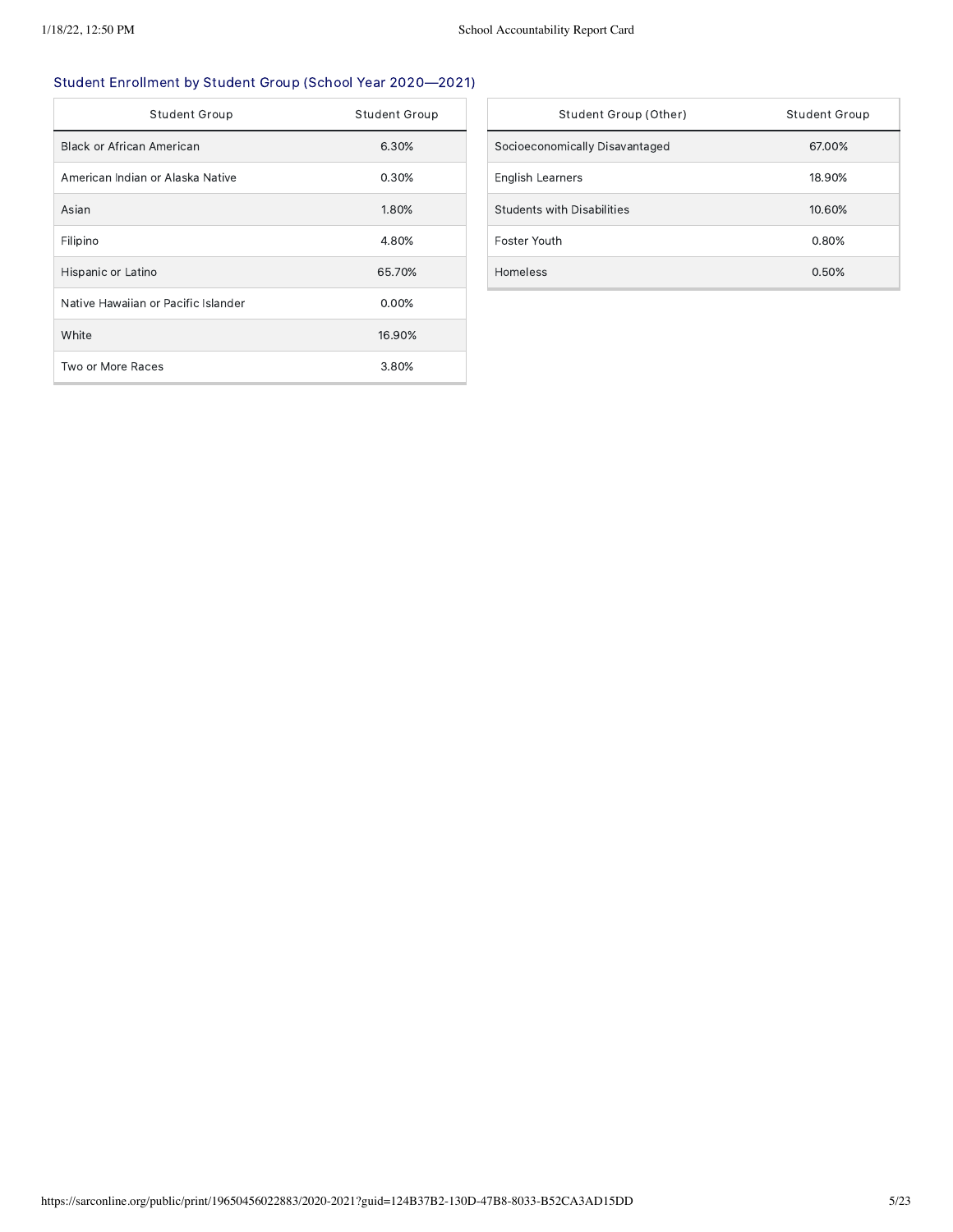## A. Conditions of Learning

## State Priority: Basic

The SARC provides the following information relevant to the State priority: Basic (Priority 1):

- Degree to which teachers are appropriately assigned and fully credentialed in the subject area and for the pupils they are teaching;
- Pupils have access to standards-aligned instructional materials; and
- School facilities are maintained in good repair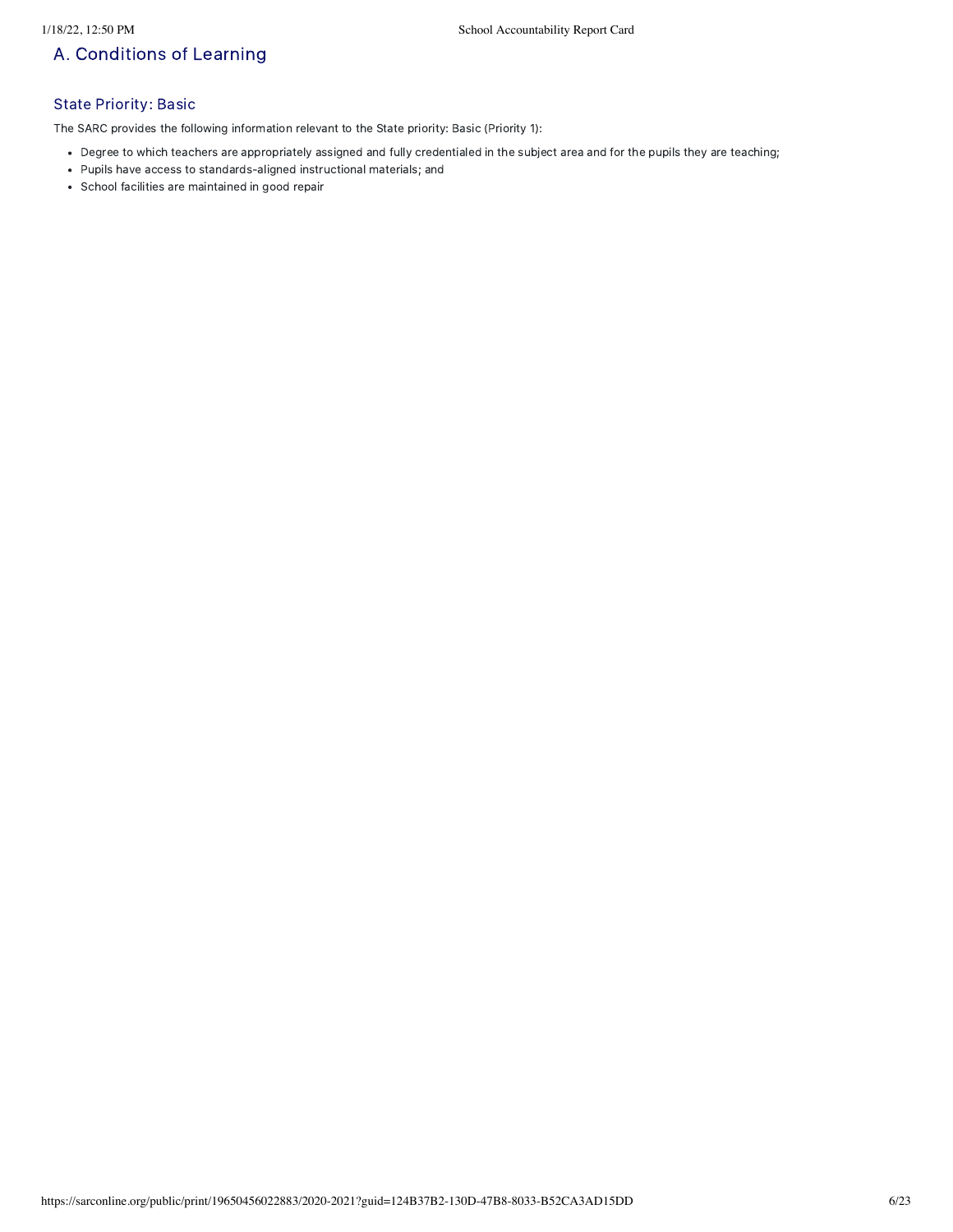#### Quality, Currency, Availability of Textbooks and Other Instructional Materials (School Year 2020—2021)

Year and month in which the data were collected: January 2022

| Subject                            | Textbooks and Other Instructional Materials/year<br>of Adoption                                                          | From Most Recent<br>Adoption? | Percent Students Lacking Own<br>Assigned Copy |
|------------------------------------|--------------------------------------------------------------------------------------------------------------------------|-------------------------------|-----------------------------------------------|
| Reading/Language Arts              | Benchmark Advance                                                                                                        |                               | 0%                                            |
| <b>Mathematics</b>                 | Houghton Mifflin California Math Expressions<br>Common Core                                                              | Yes                           | 0%                                            |
| Science                            | McGrawHill- Inspire Science                                                                                              | Yes                           | 0%                                            |
| History-Social Science             | K-5th Pearson History-Social Science for California<br>2006<br>6Tth Harcourt - Reflections Ancient Civilizations<br>2006 | Yes                           | 0%                                            |
| Foreign Language                   | N/A                                                                                                                      |                               | 0%                                            |
| Health                             | N/A                                                                                                                      |                               | 0%                                            |
| Visual and Performing Arts         | N/A                                                                                                                      |                               | 0%                                            |
| Science Lab Eqpmt<br>(Grades 9-12) | N/A                                                                                                                      | N/A                           | 0%                                            |

Note: Cells with N/A values do not require data.

Last updated: 1/14/22

#### School Facility Conditions and Planned Improvements

Leona Cox Community School completes daily inspections of our playgrounds, common areas and restroom facilities. Monthly "SAFETY INSPECION CHECKLIS" (facility inspection tool) is used to inspect all aspects of our facilities. The most recently collected data evidences that all conditions were rated "satisfactory."

Leona Cox Community School completes daily inspections of the cleanliness of our playgrounds and common areas (Library, MPR, Science Lab, MakerSpace) restroom facilities, and office areas. Monthly, we use our district's "MONTHLY FACILITIES CLEANLINESS FORM" to inspect and rate (Good/Fair/Poor) the cleanliness of our facilities and grounds. This checklist data was most recently collected and evidences that all areas (Classrooms, Library, Office/workrooms/staff rooms, Cafeteria/Lunch Area, restrooms, storage areas, walkways and halls and grounds were rated "good".

Through natural earth movememnt, the primary and upper yard have experienced cracks on the blacktop. The primary and upper yard's grass and track areas continue to be maintained as needed due to gopher holes. Continued maintenance attention is give to our Sensory Garden.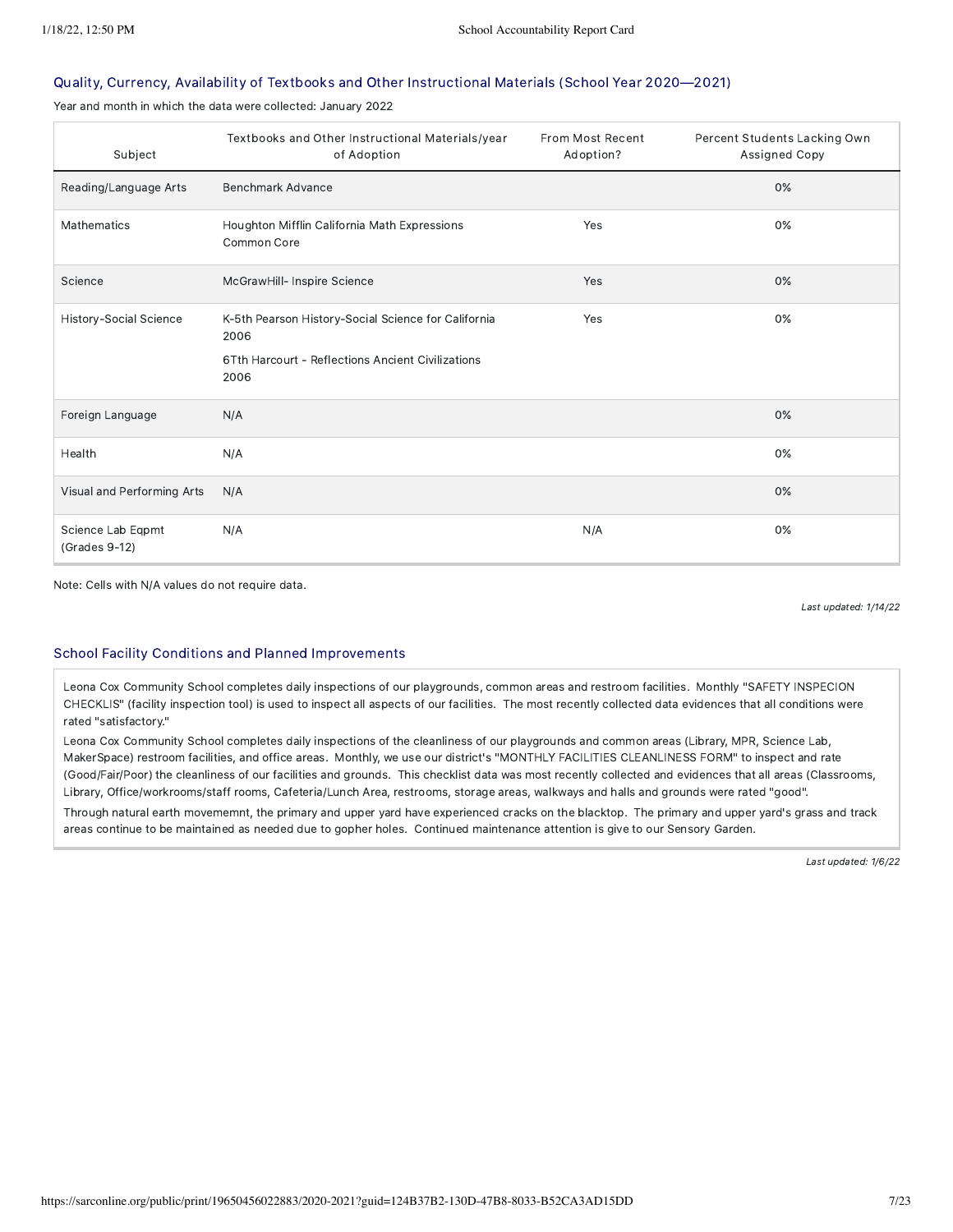#### School Facility Good Repair Status

Using the most recently collected Facility Inspection Tool (FIT) data (or equivalent), provide the following:

- Determination of repair status for systems listed
- Description of any needed maintenance to ensure good repair
- The year and month in which the data were collected
- The rate for each system inspected
- The overall rating

Year and month of the most recent FIT report: December 2021

| System Inspected                                                   | Rating | Repair Needed and Action Taken or Planned                                                                                                                              |
|--------------------------------------------------------------------|--------|------------------------------------------------------------------------------------------------------------------------------------------------------------------------|
| Systems: Gas Leaks, Mechanical/HVAC,<br>Sewer                      | Good   | All items in good condition.                                                                                                                                           |
| Interior: Interior Surfaces                                        | Good   | All interior surfaces are in good condition                                                                                                                            |
| Cleanliness: Overall Cleanliness,<br>Pest/Vermin Infestation       | Good   | Site's overall cleanliness is addressed daily.                                                                                                                         |
| Electrical: Electrical                                             | Good   | All electrical systems are in good condition.                                                                                                                          |
| Restrooms/Fountains: Restrooms,<br>Sinks/Fountains                 | Good   | All restrooms and fountains are in good condition and cleaned multiple times each day.                                                                                 |
| Safety: Fire Safety, Hazardous Materials                           | Good   | The campus is walked daily for any safety concerns. Monthluy safety walks are conducted by<br>principal and district staff. Safety concerns are addressed immediately. |
| Structural: Structural Damage, Roofs                               | Good   | All structures are in good order. If repair is needed, immediate attention is taken.                                                                                   |
| External: Playground/School Grounds,<br>Windows/Doors/Gates/Fences | Good   | Grounds are walked and playground equipment inspected on a daily basis to ensure safelty for all<br>students and staff. Immediate safety concerns are addressed.       |

### Overall Facility Rate

Year and month of the most recent FIT report: December 2021

Overall Rating **Exemplary** Exemplary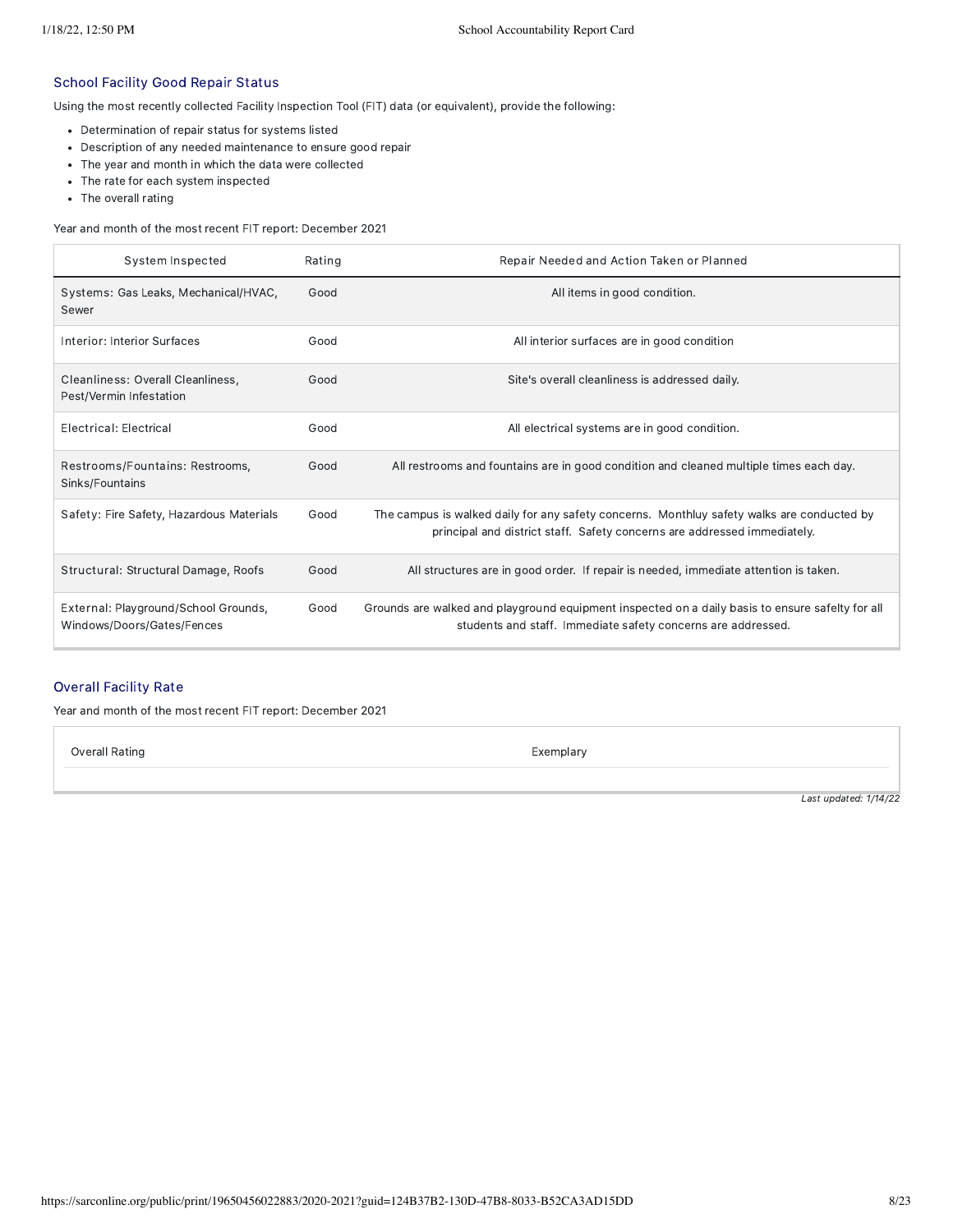## B. Pupil Outcomes

### State Priority: Pupil Achievement

The SARC provides the following information relevant to the State priority: Pupil Achievement (Priority 4):

- Statewide assessments (i.e., California Assessment of Student Performance and Progress [CAASPP] System, which includes the Smarter Balanced Summative Assessments for students in the general education population and the California Alternate Assessments [CAAs] for English language arts/literacy [ELA] and mathematics given in grades three through eight and grade eleven. Only eligible students may participate in the administration of the CAAs. CAAs items are aligned with alternate achievement standards, which are linked with the Common Core State Standards [CCSS] for students with the most significant cognitive disabilities); and
- The percentage of students who have successfully completed courses that satisfy the requirements for entrance to the University of California and the California State University, or career technical education sequences or programs of study.

CAASPP Test Results in ELA and Mathematics for All Students Grades Three through Eight and Grade Eleven Percentage of Students Meeting or Exceeding the State Standard

| Subject                                              | School<br>2019-2020 | School<br>2020-2021 | District<br>2019-2020 | District<br>2020-2021 | State<br>2019-2020 | State<br>2020-2021 |
|------------------------------------------------------|---------------------|---------------------|-----------------------|-----------------------|--------------------|--------------------|
| English Language Arts / Literacy (grades 3-8 and 11) | N/A                 | N/A                 | N/A                   | N/A                   | N/A                | N/A                |
| Mathematics (grades 3-8 and 11)                      | N/A                 | N/A                 | N/A                   | N/A                   | N/A                | N/A                |

Note: Cells with N/A values do not require data.

Note: The 2019—2020 data are not available. Due to the COVID-19 pandemic, Executive Order N-30-20 was issued which waived the requirement for statewide testing for the 2019—2020 school year.

Note: Percentages are not calculated when the number of students tested is ten or less, either because the number of students in this category is too small for statistical accuracy or to protect student privacy.

Note: ELA and mathematics test results include the Smarter Balanced Summative Assessment and the CAA. The "Percent Met or Exceeded" is calculated by taking the total number of students who met or exceeded the standard on the Smarter Balanced Summative Assessment plus the total number of students who met the standard (i.e., achieved Level 3-Alternate) on the CAAs divided by the total number of students who participated in both assessments.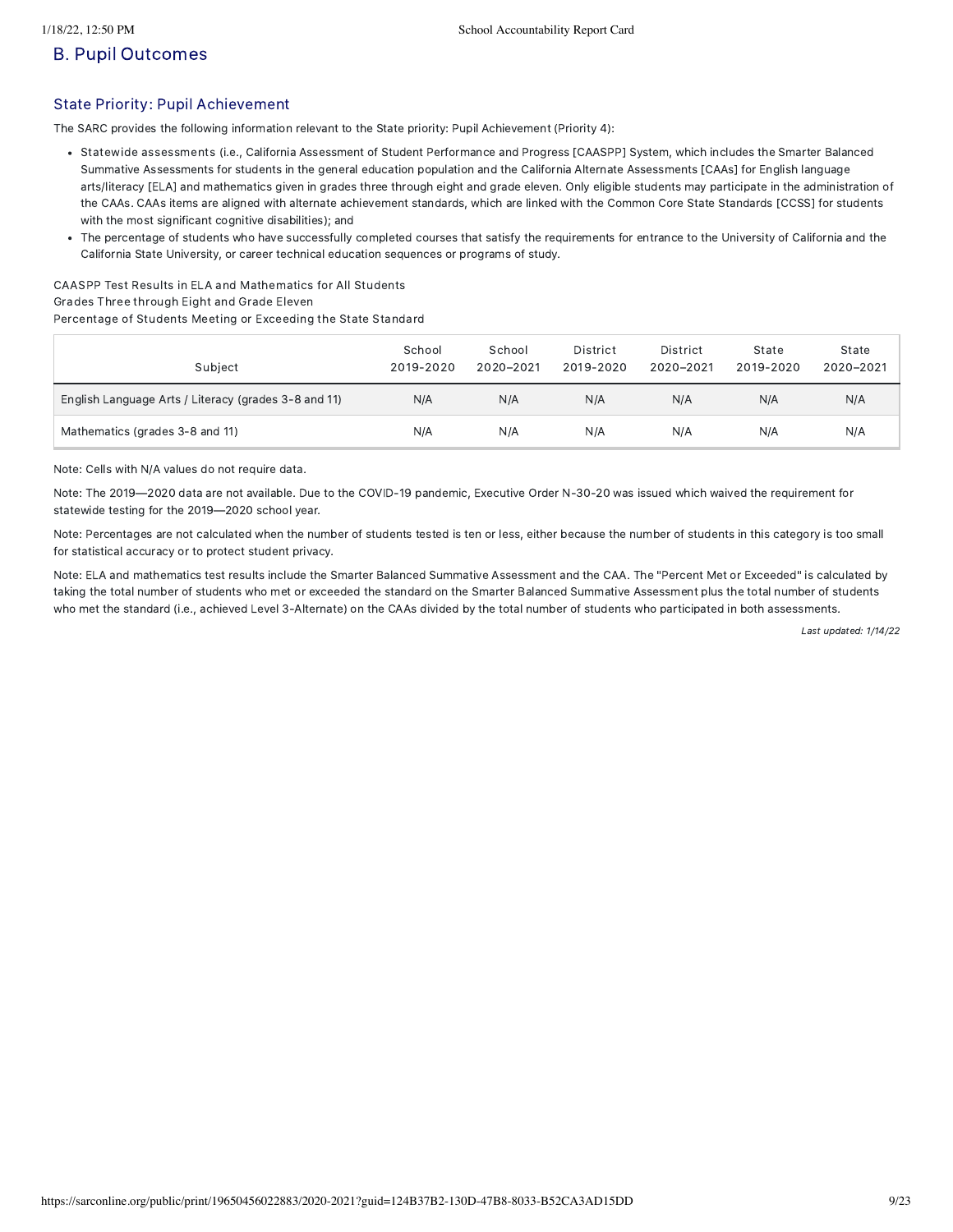CAASPP Test Results in ELA by Student Group Grades Three through Eight and Grade Eleven (School Year 2020—2021)

| Student Group                                        | Total<br>Enrollment | Number<br>Tested    | Percent<br>Tested   | Percent<br>Not<br>Tested | Percent<br>Met or<br>Exceeded |
|------------------------------------------------------|---------------------|---------------------|---------------------|--------------------------|-------------------------------|
| All Students                                         | 236                 | <b>NT</b>           | <b>NT</b>           | <b>NT</b>                | <b>NT</b>                     |
| Male                                                 | 124                 | <b>NT</b>           | <b>NT</b>           | <b>NT</b>                | <b>NT</b>                     |
| Female                                               | 112                 | <b>NT</b>           | NT                  | <b>NT</b>                | <b>NT</b>                     |
| <b>Black or African American</b>                     | 15                  | <b>NT</b>           | <b>NT</b>           | <b>NT</b>                | <b>NT</b>                     |
| American Indian or Alaska Native                     | $\,0\,$             | $\mathsf{O}\xspace$ | $\mathsf{O}\xspace$ | $\mathbf 0$              | $\mathsf{O}\xspace$           |
| Asian                                                | $ -$                | <b>NT</b>           | <b>NT</b>           | <b>NT</b>                | <b>NT</b>                     |
| Filipino                                             | 15                  | <b>NT</b>           | <b>NT</b>           | <b>NT</b>                | <b>NT</b>                     |
| Hispanic or Latino                                   | 156                 | <b>NT</b>           | <b>NT</b>           | <b>NT</b>                | <b>NT</b>                     |
| Native Hawaiian or Pacific Islander                  | $\mathsf{O}\xspace$ | $\mathsf{O}$        | $\mathbf 0$         | $\mathbf 0$              | $\mathbf 0$                   |
| White                                                | 38                  | <b>NT</b>           | <b>NT</b>           | <b>NT</b>                | <b>NT</b>                     |
| Two or More Races                                    | $-$                 | <b>NT</b>           | <b>NT</b>           | <b>NT</b>                | <b>NT</b>                     |
| Socieconomically Disadvantages                       | 151                 | <b>NT</b>           | <b>NT</b>           | <b>NT</b>                | <b>NT</b>                     |
| English Learners                                     | 53                  | <b>NT</b>           | <b>NT</b>           | <b>NT</b>                | <b>NT</b>                     |
| <b>Students with Disabilities</b>                    | 38                  | <b>NT</b>           | <b>NT</b>           | <b>NT</b>                | <b>NT</b>                     |
| <b>Students Receiving Migrant Education Services</b> | $\mathbf 0$         | 0                   | $\mathsf{O}\xspace$ | $\mathbf 0$              | 0                             |
| Foster Youth                                         | $-\,-$              | NT                  | <b>NT</b>           | <b>NT</b>                | <b>NT</b>                     |
| Homeless                                             |                     |                     |                     |                          |                               |

Note: Cells with N/A values do not require data.

Note: The 2019—2020 data are not available. Due to the COVID-19 pandemic, Executive Order N-30-20 was issued which waived the requirement for statewide testing for the 2019—2020 school year.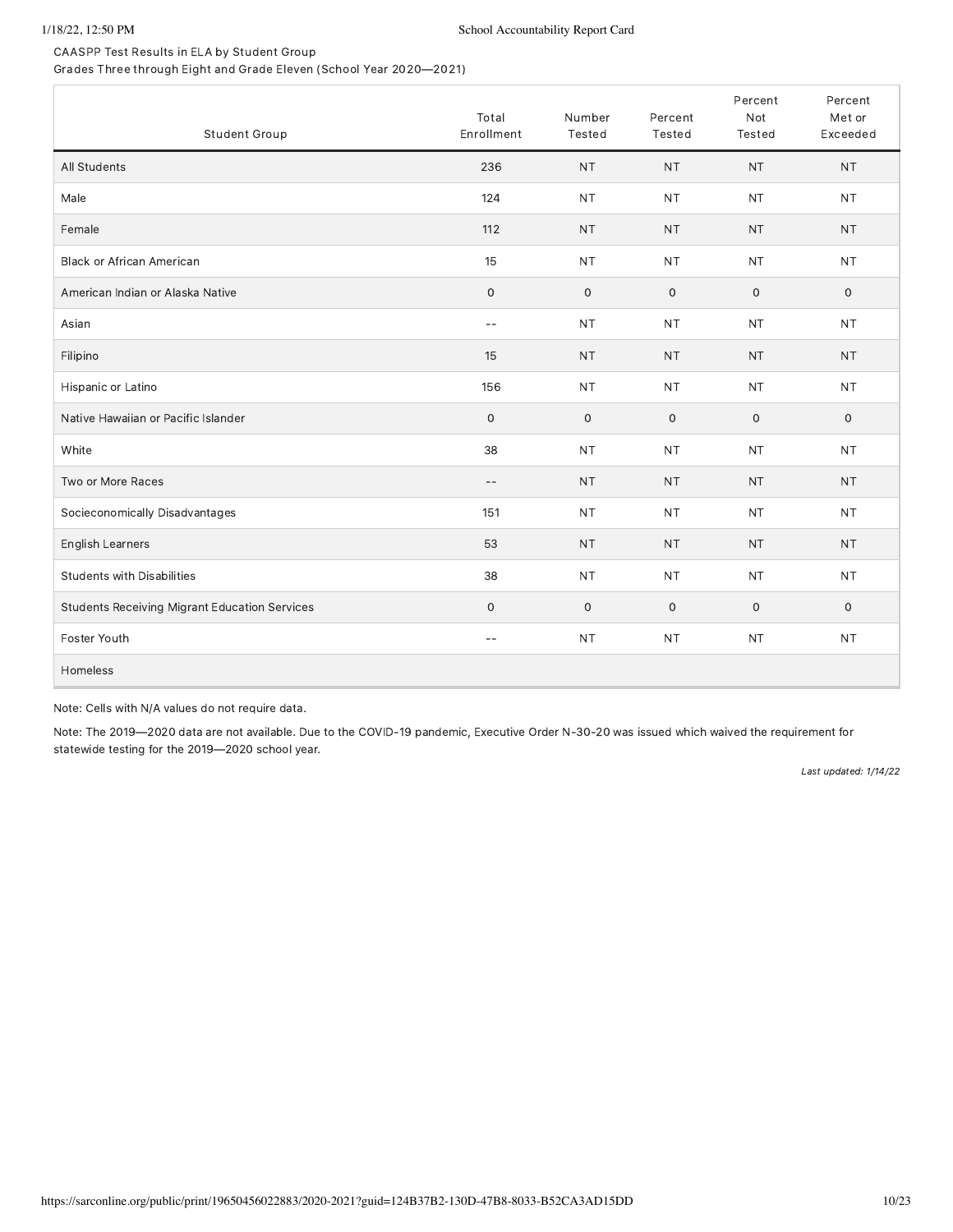CAASPP Test Results in Mathematics by Student Group Grades Three through Eight and Grade Eleven (School Year 2020—2021)

| Student Group                                        | Total<br>Enrollment | Number<br>Tested | Percent<br>Tested | Percent<br>Not<br>Tested | Percent<br>Met or<br>Exceeded |
|------------------------------------------------------|---------------------|------------------|-------------------|--------------------------|-------------------------------|
| All Students                                         | 236                 | <b>NT</b>        | <b>NT</b>         | <b>NT</b>                | <b>NT</b>                     |
| Male                                                 | 124                 | <b>NT</b>        | <b>NT</b>         | <b>NT</b>                | <b>NT</b>                     |
| Female                                               | 112                 | <b>NT</b>        | <b>NT</b>         | <b>NT</b>                | <b>NT</b>                     |
| <b>Black or African American</b>                     | 15                  | <b>NT</b>        | <b>NT</b>         | <b>NT</b>                | <b>NT</b>                     |
| American Indian or Alaska Native                     | $\mathsf{O}\xspace$ | $\mathbf 0$      | $\mathbf 0$       | $\mathbf 0$              | $\mathbf 0$                   |
| Asian                                                | $-$                 | <b>NT</b>        | <b>NT</b>         | <b>NT</b>                | <b>NT</b>                     |
| Filipino                                             | 15                  | <b>NT</b>        | <b>NT</b>         | <b>NT</b>                | <b>NT</b>                     |
| Hispanic or Latino                                   | 156                 | <b>NT</b>        | <b>NT</b>         | <b>NT</b>                | <b>NT</b>                     |
| Native Hawaiian or Pacific Islander                  | $\mathbf 0$         | 0                | $\mathbf 0$       | $\mathbf 0$              | $\mathbf 0$                   |
| White                                                | 38                  | <b>NT</b>        | <b>NT</b>         | <b>NT</b>                | <b>NT</b>                     |
| Two or More Races                                    | $-\,-$              | <b>NT</b>        | <b>NT</b>         | <b>NT</b>                | <b>NT</b>                     |
| Socieconomically Disadvantages                       | 151                 | <b>NT</b>        | <b>NT</b>         | <b>NT</b>                | <b>NT</b>                     |
| English Learners                                     | 53                  | <b>NT</b>        | <b>NT</b>         | <b>NT</b>                | <b>NT</b>                     |
| <b>Students with Disabilities</b>                    | 38                  | <b>NT</b>        | <b>NT</b>         | <b>NT</b>                | <b>NT</b>                     |
| <b>Students Receiving Migrant Education Services</b> | $\mathbf 0$         | $\mathbf 0$      | $\mathbf 0$       | 0                        | $\mathbf 0$                   |
| Foster Youth                                         | $-$                 | <b>NT</b>        | <b>NT</b>         | <b>NT</b>                | <b>NT</b>                     |
| Homeless                                             |                     |                  |                   |                          |                               |

Note: Cells with N/A values do not require data.

Note: The 2019—2020 data are not available. Due to the COVID-19 pandemic, Executive Order N-30-20 was issued which waived the requirement for statewide testing for the 2019—2020 school year.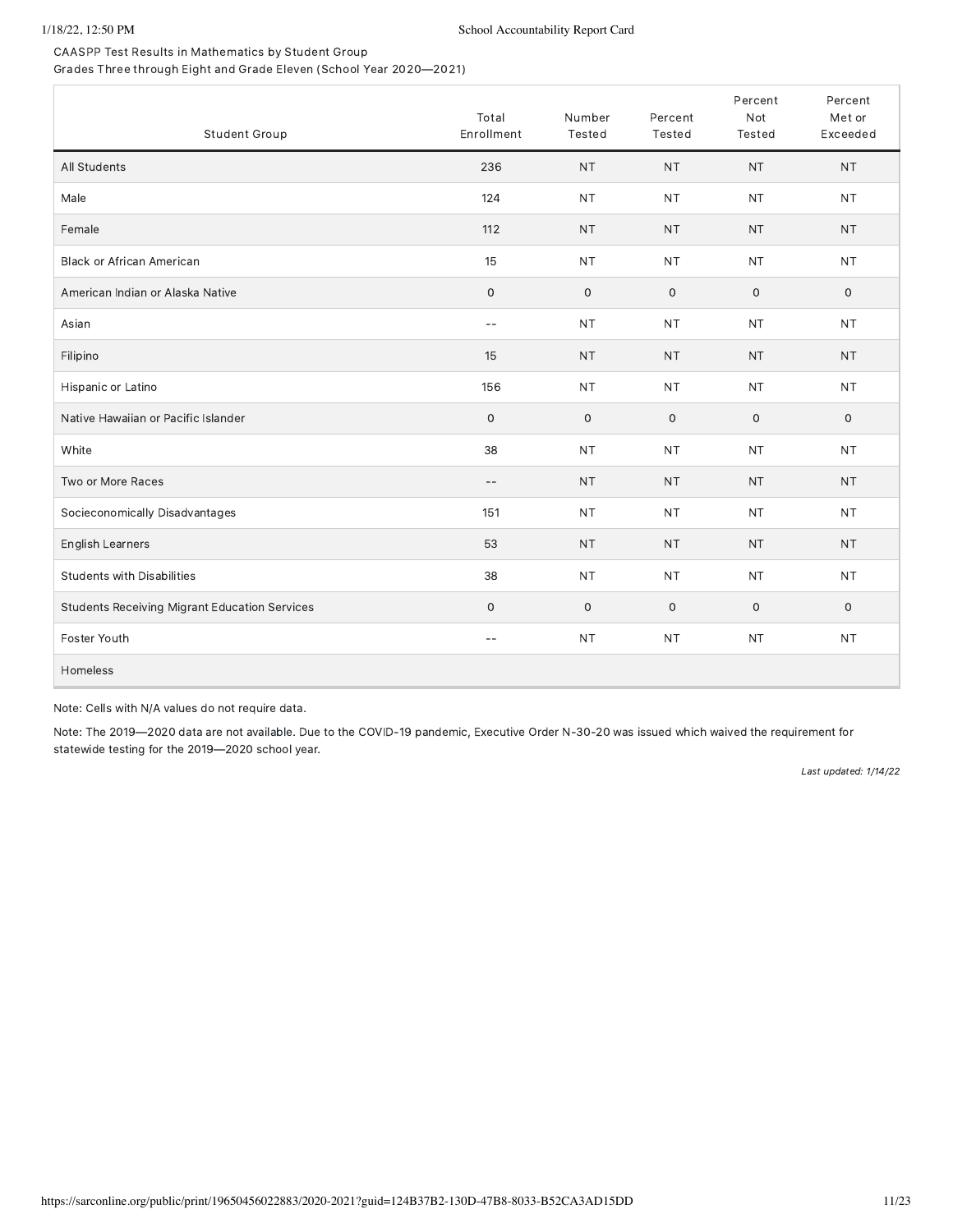CAASPP Test Results in Science for All Students

Grades Five, Eight and High School

Percentage of Students Meeting or Exceeding the State Standard

| Subject                                | School    | School    | District  | District  | State     | State     |
|----------------------------------------|-----------|-----------|-----------|-----------|-----------|-----------|
|                                        | 2019-2020 | 2020-2021 | 2019-2020 | 2020-2021 | 2019-2020 | 2020-2021 |
| Science (grades 5, 8, and high school) | N/A       | N/T       | N/A       | N/T       | N/A       | 28.72     |

Note: Cells with N/A values do not require data.

Note: The 2019—2020 data are not available. Due to the COVID-19 pandemic, Executive Order N-30-20 was issued which waived the requirement for statewide testing for the 2019—2020 school year.

Note: The new California Science Test (CAST) was first administered operationally in the 2018—2019 school year.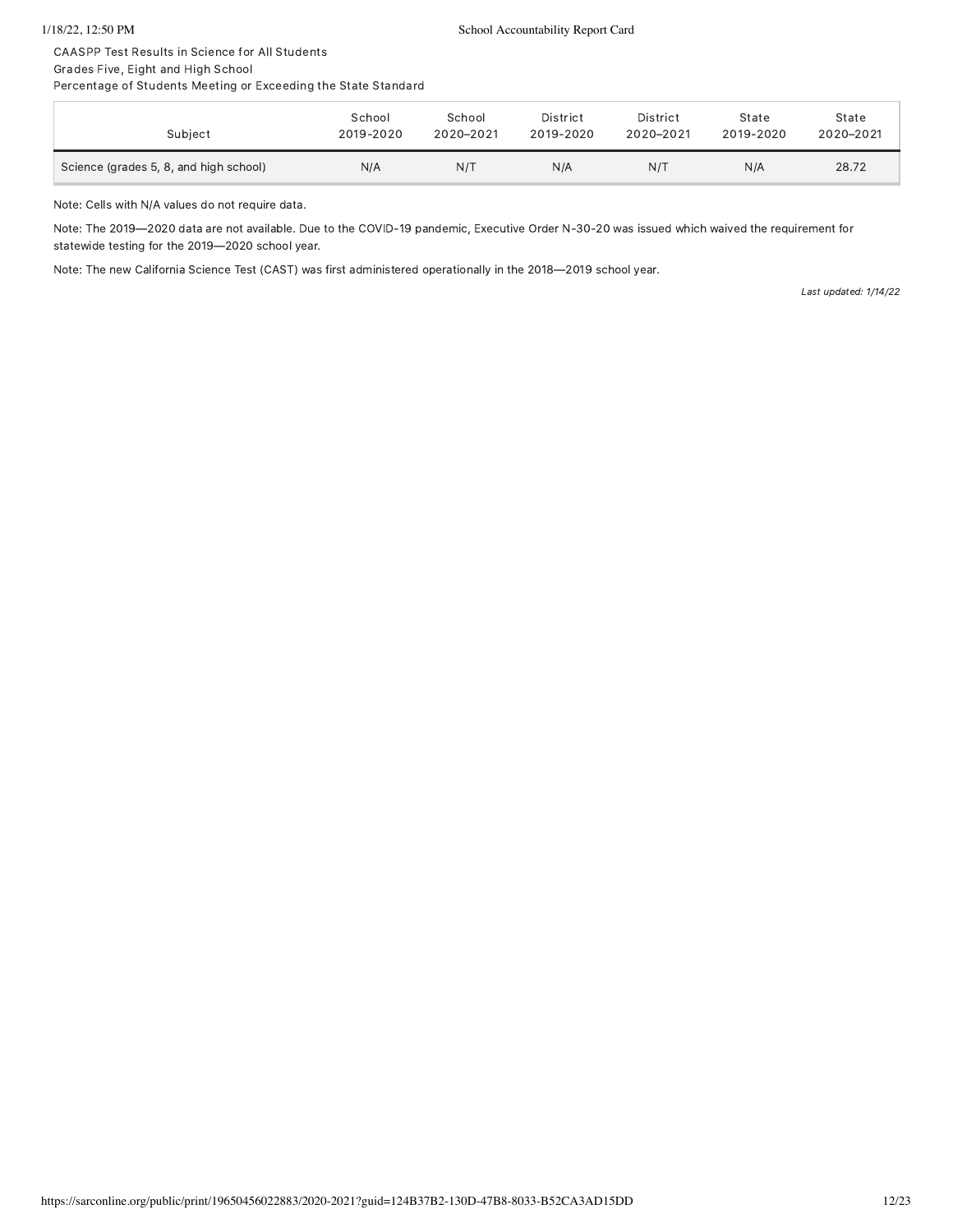CAASPP Test Results in Science by Student Group Grades Five, Eight and High School (School Year 2020—2021)

| Student Group                                        | Total<br>Enrollment      | Number<br>Tested    | Percent<br>Tested | Percent<br>Not<br><b>Tested</b> | Percent<br>Met or<br>Exceeded |
|------------------------------------------------------|--------------------------|---------------------|-------------------|---------------------------------|-------------------------------|
| All Students                                         | 60                       | <b>NT</b>           | <b>NT</b>         | <b>NT</b>                       | <b>NT</b>                     |
| Male                                                 | 39                       | <b>NT</b>           | <b>NT</b>         | <b>NT</b>                       | <b>NT</b>                     |
| Female                                               | 21                       | <b>NT</b>           | <b>NT</b>         | <b>NT</b>                       | <b>NT</b>                     |
| <b>Black or African American</b>                     | $-$                      | <b>NT</b>           | <b>NT</b>         | <b>NT</b>                       | <b>NT</b>                     |
| American Indian or Alaska Native                     | $\mathbf 0$              | $\mathsf{O}\xspace$ | $\mathbf 0$       | $\mathbf 0$                     | $\mathbf 0$                   |
| Asian                                                | $\mathbf 0$              | $\mathsf{O}\xspace$ | $\mathbf 0$       | 0                               | $\mathsf{O}\xspace$           |
| Filipino                                             | $\qquad \qquad -$        | <b>NT</b>           | <b>NT</b>         | <b>NT</b>                       | <b>NT</b>                     |
| Hispanic or Latino                                   | 41                       | <b>NT</b>           | <b>NT</b>         | <b>NT</b>                       | <b>NT</b>                     |
| Native Hawaiian or Pacific Islander                  | $\mathsf O$              | $\mathsf{O}\xspace$ | $\mathsf O$       | 0                               | $\mathsf{O}$                  |
| White                                                | $-$                      | <b>NT</b>           | <b>NT</b>         | <b>NT</b>                       | <b>NT</b>                     |
| Two or More Races                                    | $\overline{\phantom{m}}$ | <b>NT</b>           | <b>NT</b>         | <b>NT</b>                       | <b>NT</b>                     |
| Socieconomically Disadvantages                       | 40                       | <b>NT</b>           | <b>NT</b>         | <b>NT</b>                       | <b>NT</b>                     |
| English Learners                                     | 15                       | <b>NT</b>           | <b>NT</b>         | <b>NT</b>                       | <b>NT</b>                     |
| <b>Students with Disabilities</b>                    | 11                       | <b>NT</b>           | <b>NT</b>         | <b>NT</b>                       | <b>NT</b>                     |
| <b>Students Receiving Migrant Education Services</b> | $\mathbf 0$              | $\mathsf{O}\xspace$ | $\mathbf 0$       | 0                               | 0                             |
| Foster Youth                                         | $\qquad \qquad -$        | <b>NT</b>           | <b>NT</b>         | <b>NT</b>                       | <b>NT</b>                     |
| Homeless                                             |                          |                     |                   |                                 |                               |

Note: Cells with N/A values do not require data.

Note: The 2019—2020 data are not available. Due to the COVID-19 pandemic, Executive Order N-30-20 was issued which waived the requirement for statewide testing for the 2019—2020 school year.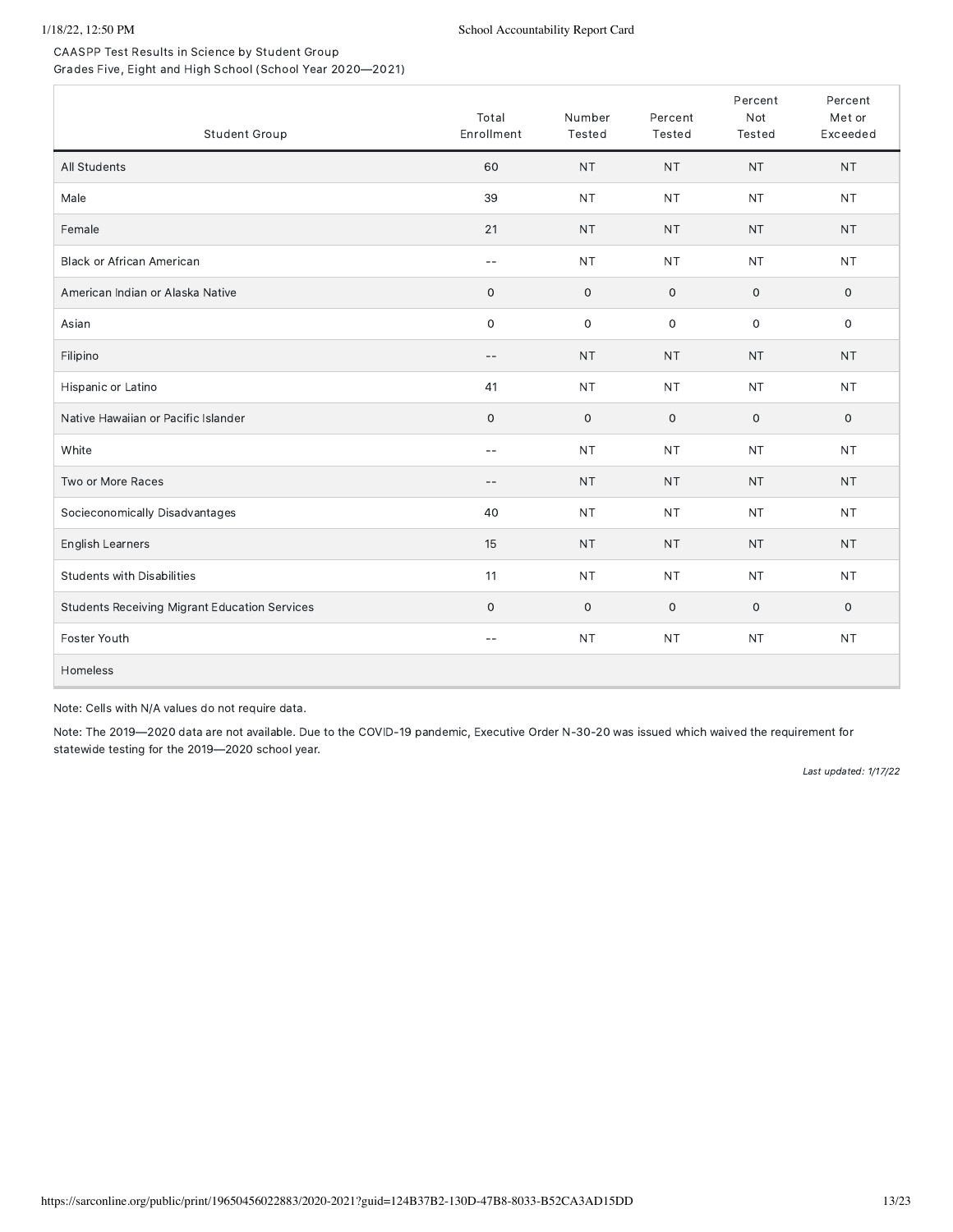Career Technical Education (CTE) Programs (School Year 2020—2021)

null

#### Career Technical Education (CTE) Participation (School Year 2020—2021)

| Measure                                                                                                                 | CTE Program Participation |
|-------------------------------------------------------------------------------------------------------------------------|---------------------------|
| Number of Pupils Participating in CTE                                                                                   | --                        |
| Percent of Pupils that Complete a CTE Program and Earn a High School Diploma                                            | --                        |
| Percent of CTE Courses that are Sequenced or Articulated Between the School and Institutions of Postsecondary Education | --                        |

#### Courses for University of California (UC) and/or California State University (CSU) Admission

| UC/CSU Course Measure                                                       | Percent |  |
|-----------------------------------------------------------------------------|---------|--|
| 2020–2021 Pupils Enrolled in Courses Required for UC/CSU Admission          |         |  |
| 2019-2020 Graduates Who Completed All Courses Required for UC/CSU Admission |         |  |

Last updated: 1/14/22

Last updated: 1/14/22

Last updated: 1/14/22

### State Priority: Other Pupil Outcomes

The SARC provides the following information relevant to the State priority: Other Pupil Outcomes (Priority 8):

Pupil outcomes in the subject area of physical education

California Physical Fitness Test Results (School Year 2020—2021)

|             | Percentage of            | Percentage of            | Percentage of            |
|-------------|--------------------------|--------------------------|--------------------------|
|             | <b>Students Meeting</b>  | <b>Students Meeting</b>  | <b>Students Meeting</b>  |
|             | Four of Six              | Five of Six              | Six of Six               |
| Grade Level | <b>Fitness Standards</b> | <b>Fitness Standards</b> | <b>Fitness Standards</b> |
| 5           | N/A                      | N/A                      | N/A                      |
|             | N/A                      | N/A                      | N/A                      |
| 9           | N/A                      | N/A                      | N/A                      |

Note: Cells with N/A values do not require data.

Note: The 2019—2020 data are not available. Due to the COVID-19 pandemic, Executive Order N-30-20 was issued which waived the requirement for statewide testing for the 2019—2020 school year.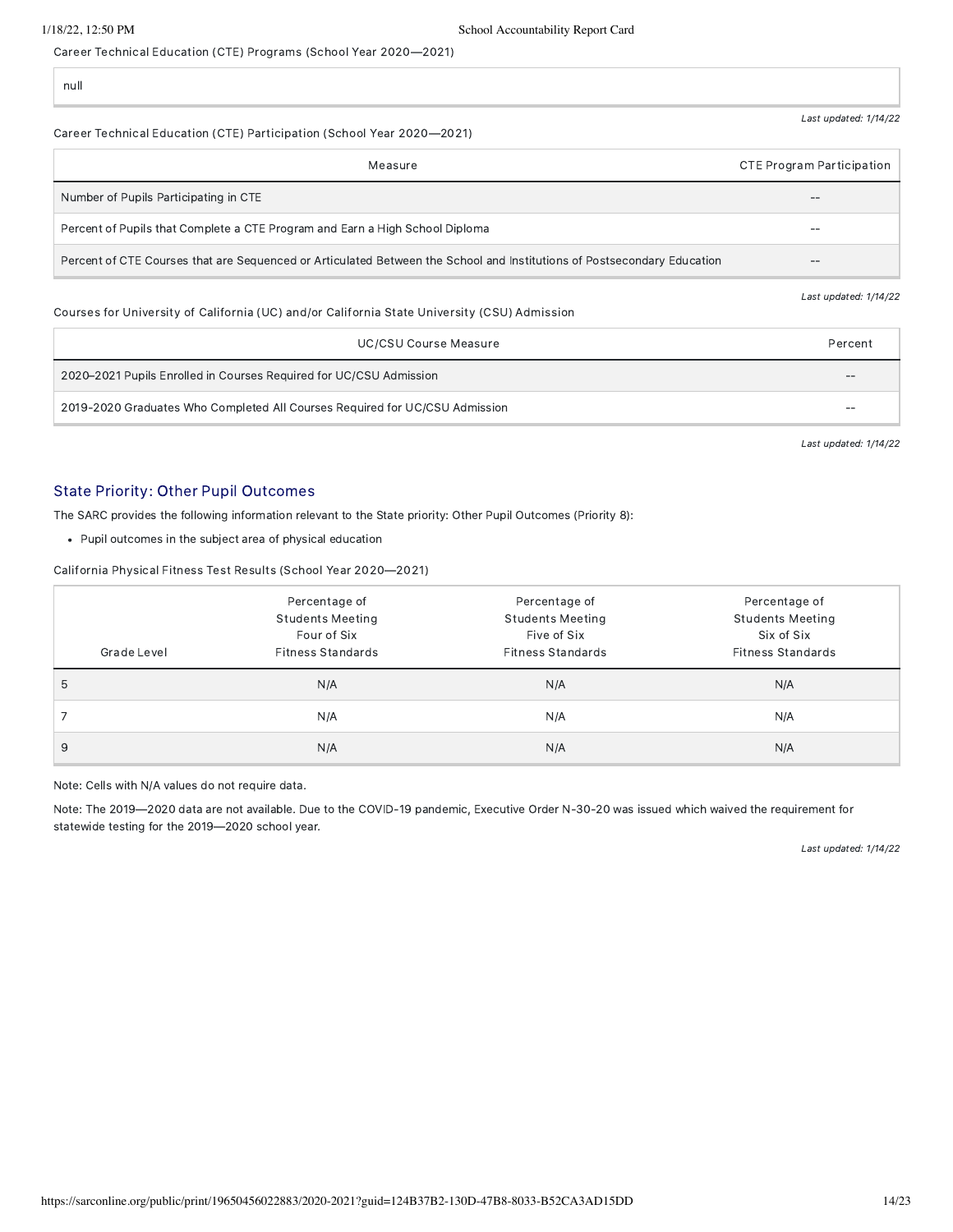## C. Engagement

#### State Priority: Parental Involvement

The SARC provides the following information relevant to the State priority: Parental Involvement (Priority 3):

Efforts the school district makes to seek parent input in making decisions for the school district and each school site

Opportunities for Parental Involvement (School Year 2021-2022)

| Parents are encouraged to be active participants at Leona Cox Community School. There are opportunities for everyone to get involved here at Leona Cox<br>from before school, during school, to evening events. What's most important is that parents feel welcome and that they have a voice in their child's<br>future. Due to COVID-19m onsite activities were limited during the 2020-2021 school year. But in the past and in future years opportunities include: |
|------------------------------------------------------------------------------------------------------------------------------------------------------------------------------------------------------------------------------------------------------------------------------------------------------------------------------------------------------------------------------------------------------------------------------------------------------------------------|
| *Volunteering in and out of the classroom                                                                                                                                                                                                                                                                                                                                                                                                                              |
| *PTA eBoard and PTA: Adrianne Hass, President                                                                                                                                                                                                                                                                                                                                                                                                                          |
| *School Site Council: Tiffany Desgroseillers, President                                                                                                                                                                                                                                                                                                                                                                                                                |
| *ELAC/DELAC                                                                                                                                                                                                                                                                                                                                                                                                                                                            |
| *Family Nights: Family Math, Literacy, and STEAM Nights                                                                                                                                                                                                                                                                                                                                                                                                                |
| *Fall Festival                                                                                                                                                                                                                                                                                                                                                                                                                                                         |
| *Read Across America                                                                                                                                                                                                                                                                                                                                                                                                                                                   |
| *Fun Run                                                                                                                                                                                                                                                                                                                                                                                                                                                               |
| *Back to School Picnic                                                                                                                                                                                                                                                                                                                                                                                                                                                 |
| *Parent Conferences                                                                                                                                                                                                                                                                                                                                                                                                                                                    |
| *Coffee with the Principal                                                                                                                                                                                                                                                                                                                                                                                                                                             |
| *Coffee with the Superintendent                                                                                                                                                                                                                                                                                                                                                                                                                                        |
| *Back to School Night                                                                                                                                                                                                                                                                                                                                                                                                                                                  |
| *Open House                                                                                                                                                                                                                                                                                                                                                                                                                                                            |
| *PTA Fundraisers                                                                                                                                                                                                                                                                                                                                                                                                                                                       |

### State Priority: Pupil Engagement

The SARC provides the following information relevant to the State priority: Pupil Engagement (Priority 5):

- High school dropout rates; and
- High school graduation rates

Dropout Rate and Graduation Rate (Four-Year Cohort Rate)

| Indicator              | School<br>2017-2018 | School<br>2018-2019 | School<br>2019-2020 | District<br>2017-2018 | District<br>2018-2019 | District<br>2019-2020 | State<br>2017-2018 | State<br>2018-2019 | State<br>2019-2020 |
|------------------------|---------------------|---------------------|---------------------|-----------------------|-----------------------|-----------------------|--------------------|--------------------|--------------------|
| Dropout Rate           | $- -$               | $- -$               | $- -$               | $\qquad \qquad -$     | $- -$                 | $\qquad \qquad -$     | 9.00%              | 8.90%              | 9.40%              |
| <b>Graduation Rate</b> | $- -$               | $- -$               | $- -$               | $\qquad \qquad -$     | $- -$                 | $- -$                 | 84.50%             | 84.20%             | 83.60%             |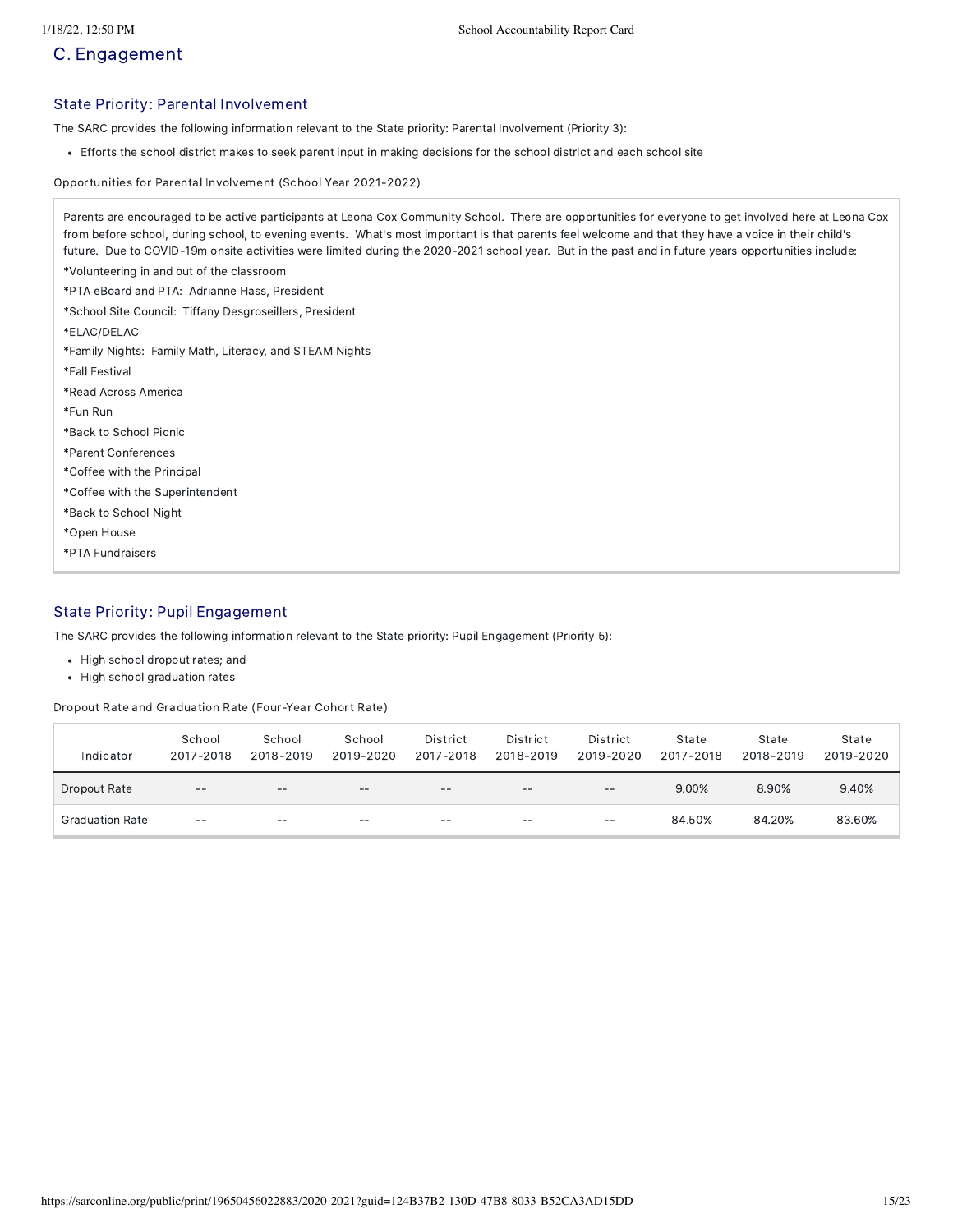#### State Priority: School Climate

The SARC provides the following information relevant to the State priority: School Climate (Priority 6):

- Pupil suspension rates;
- Pupil expulsion rates; and
- Other local measures on the sense of safety

#### Suspensions and Expulsions

(data collected between July through June, each full school year respectively)

| Rate        | School<br>2018-2019 | School<br>2019-2020 | District<br>2018-2019 | District<br>2019-2020 | State<br>2018-2019 | State<br>2019-2020 |
|-------------|---------------------|---------------------|-----------------------|-----------------------|--------------------|--------------------|
| Suspensions | 1.88%               | 1.80%               | 0.96%                 | 0.61%                 | 3.47%              | 2.45%              |
| Expulsions  | 0.00%               | 0.00%               | 0.00%                 | 0.00%                 | 0.08%              | 0.05%              |

#### Suspensions and Expulsions for School Year 2019—2020 Only

(data collected between July through February, partial school year due to the COVID-19 pandemic)

| Rate        | School<br>2020-2021 | District<br>2020-2021 | State<br>2020-2021 |
|-------------|---------------------|-----------------------|--------------------|
| Suspensions | 0.95%               | 0.23%                 | 0.20%              |
| Expulsions  | 0.00%               | 0.00%                 | 0.00%              |

Note: The 2019—2020 suspensions and expulsions rate data are not comparable to prior year data because the 2019—2020 school year is a partial school year due to the COVID-19 crisis. As such, it would be inappropriate to make any comparisons in rates of suspensions and expulsions in the 2019—2020 school year compared to prior years.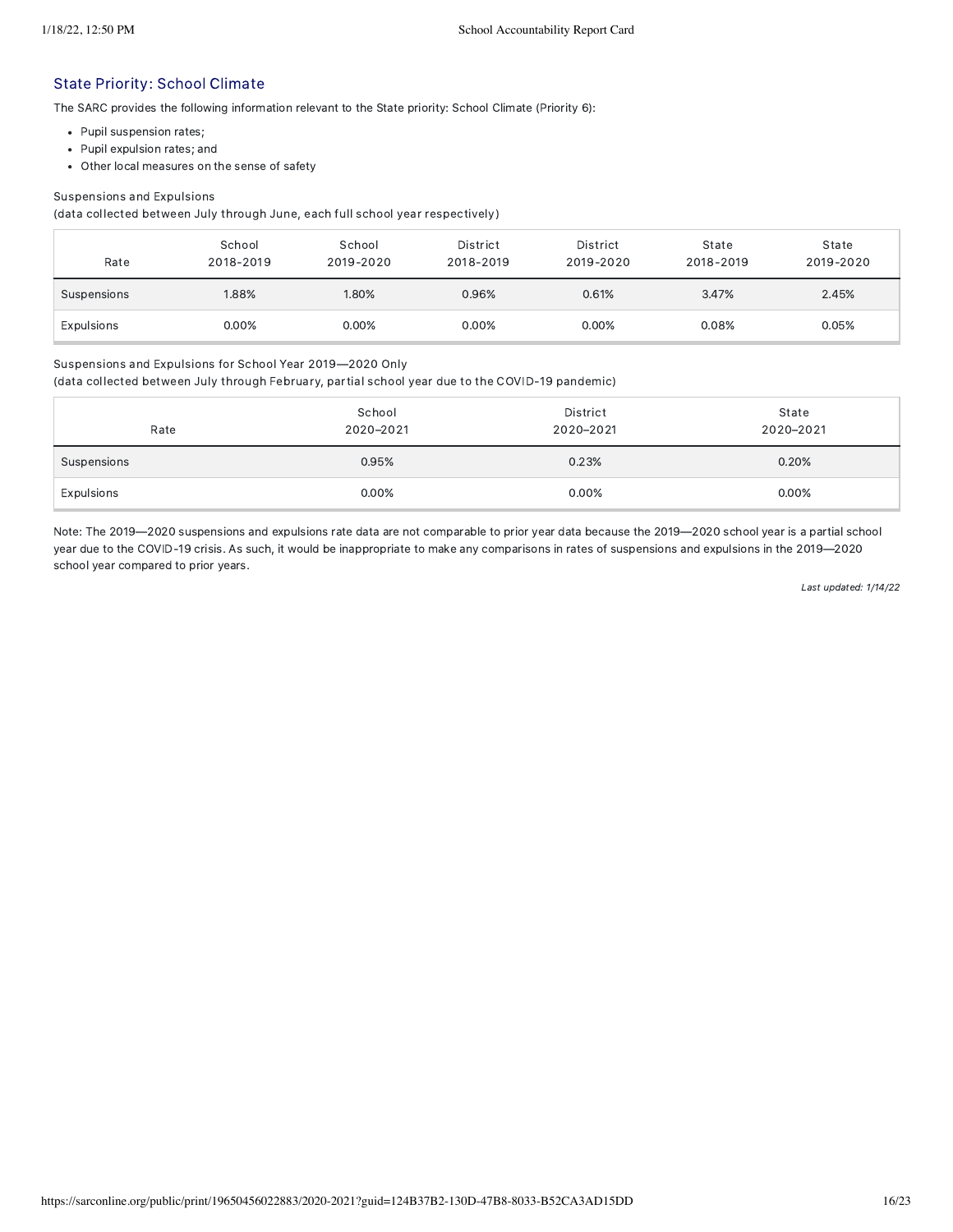School Safety Plan (School Year 2021-2022)

Every stude3nt and staff member has the right to attend a safe school where he or she is safe from physical or pschological harm. The Leona Cox Safety Plan is all inclusive with the main objective to protect the safety and welfare of students, school staff, and visitors at Leona Cox. The Safety Plan includes information on response to fire drills, earthquake disaster drills, and school lockdowns. In addition, the Safety Plan, addresses concerns about the security of the campus, as well as regular training of noon supervisors and staff to recognize and stop bullying on campus. The most recent Safety Plan was approved January 2021.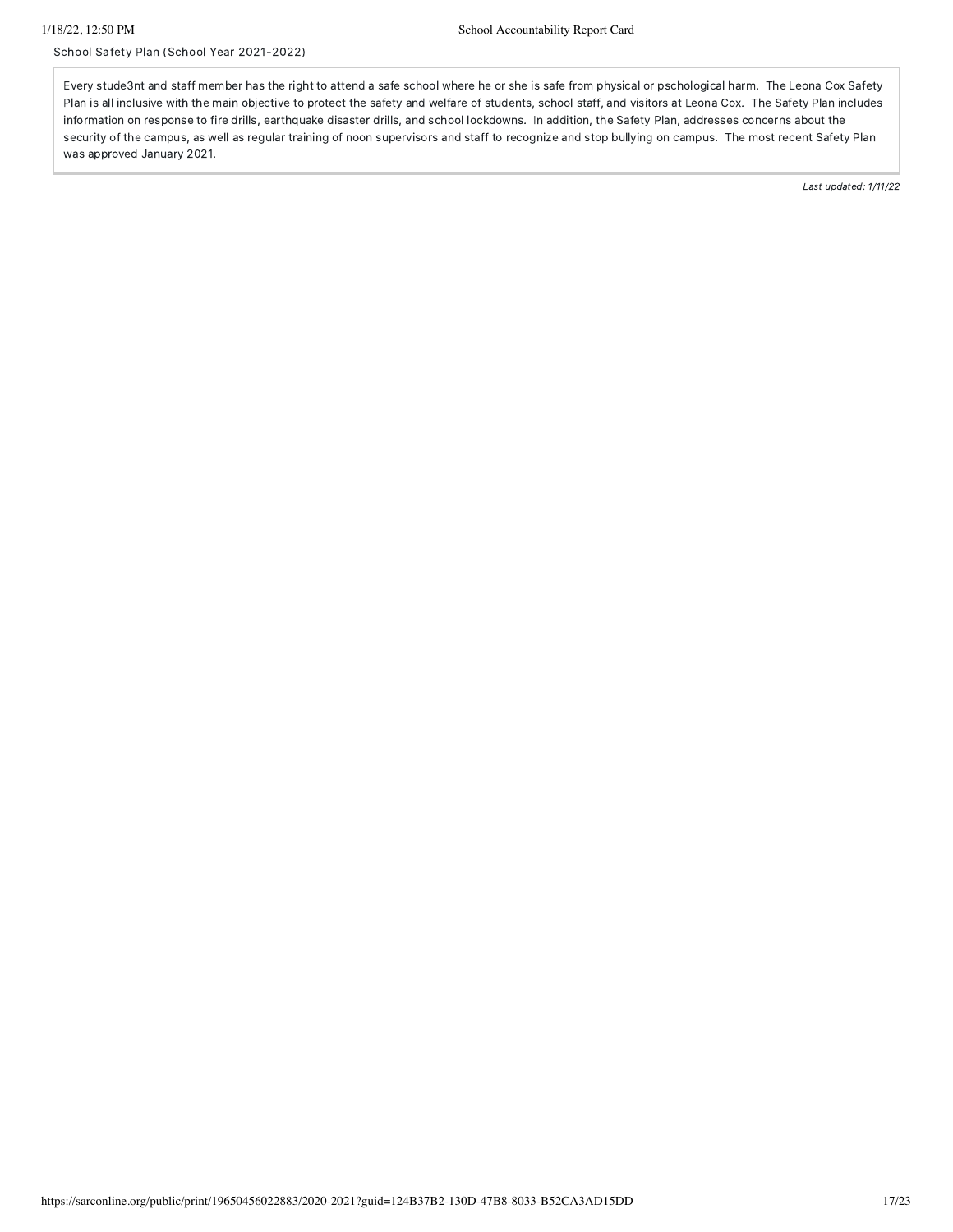## D. Other SARC information

The information in this section is required to be in the SARC but is not included in the state priorities for LCFF.

Average Class Size and Class Size Distribution (Elementary) School Year 2018-2019

| Grade Level  | Average Class Size | Number of Classes *1-20 | Number of Classes *21-32 | Number of Classes 33+ |
|--------------|--------------------|-------------------------|--------------------------|-----------------------|
| Κ            | 21.00              |                         | $\overline{2}$           |                       |
|              | 21.00              |                         |                          |                       |
| $\mathbf{2}$ | 23.00              |                         | 3                        |                       |
| 3            | 24.00              |                         | 3                        |                       |
| 4            | 30.00              |                         | $\overline{2}$           |                       |
| 5            | 35.00              |                         |                          | 2                     |
| 6            | 30.00              |                         | 2                        |                       |
| Other**      |                    |                         |                          | 0                     |

\* Number of classes indicates how many classes fall into each size category (a range of total students per class).

\*\* "Other" category is for multi-grade level classes.

#### Average Class Size and Class Size Distribution (Elementary) School Year 2019-2020

| Grade Level    | Average Class Size | Number of Classes *1-20 | Number of Classes *21-32 | Number of Classes 33+ |
|----------------|--------------------|-------------------------|--------------------------|-----------------------|
| Κ              | 18.00              |                         | $\overline{2}$           |                       |
|                | 25.00              |                         |                          |                       |
| $\overline{2}$ | 24.00              |                         |                          |                       |
| 3              | 25.00              |                         | $\overline{2}$           |                       |
| 4              | 30.00              |                         | $\overline{2}$           |                       |
| 5              | 33.00              |                         |                          |                       |
| 6              | 35.00              |                         |                          | $\overline{2}$        |
| Other**        | 27.00              |                         | 4                        |                       |

\* Number of classes indicates how many classes fall into each size category (a range of total students per class).

\*\* "Other" category is for multi-grade level classes.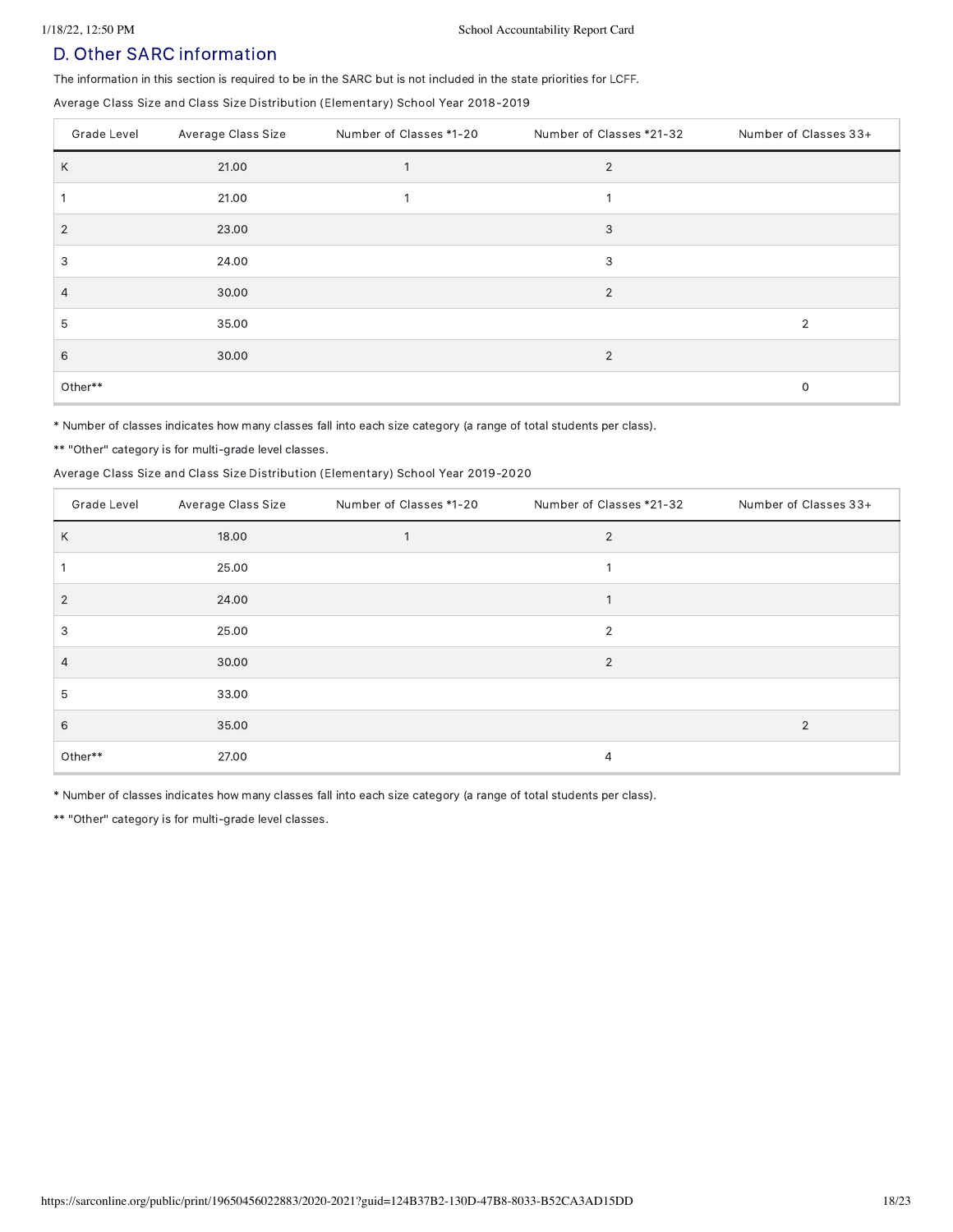### 1/18/22, 12:50 PM School Accountability Report Card

Average Class Size and Class Size Distribution (Elementary) School Year 2020–2021

| Grade Level    | Average Class Size | Number of Classes *1-20 | Number of Classes *21-32 | Number of Classes 33+ |
|----------------|--------------------|-------------------------|--------------------------|-----------------------|
| Κ              | 15.00              | $\overline{2}$          |                          |                       |
|                | 14.00              | $\overline{2}$          |                          |                       |
| $\overline{2}$ | 23.00              |                         | 2                        |                       |
| 3              | 19.00              |                         |                          |                       |
| 4              | 17.00              | 2                       |                          |                       |
| 5              | 10.00              | 2                       |                          |                       |
| 6              | 15.00              | 2                       |                          |                       |
| Other**        | 28.00              |                         | 3                        |                       |

\* Number of classes indicates how many classes fall into each size category (a range of total students per class).

\*\* "Other" category is for multi-grade level classes.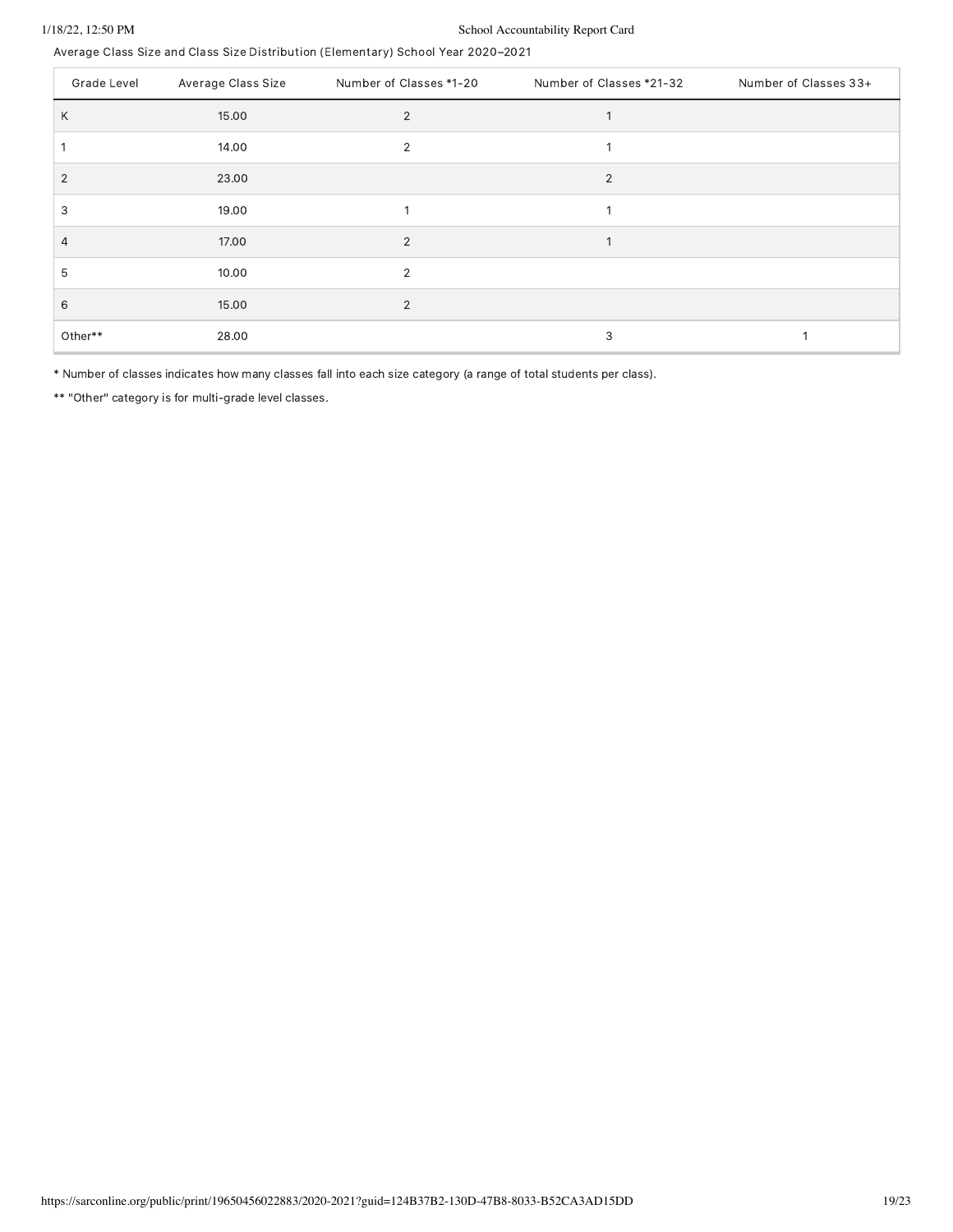### 1/18/22, 12:50 PM School Accountability Report Card

Average Class Size and Class Size Distribution (Secondary) (School Year 2018-2019)

| Subject        | Average Class Size | Number of Classes *1-22 | Number of Classes *23-32 | Number of Classes 33+ |
|----------------|--------------------|-------------------------|--------------------------|-----------------------|
| English        |                    |                         |                          |                       |
| Math           |                    |                         |                          |                       |
| Science        |                    |                         |                          |                       |
| Social Science |                    |                         |                          |                       |

\* Number of classes indicates how many classrooms fall into each size category (a range of total students per classroom). At the secondary school level, this information is reported by subject area rather than grade level.

#### Average Class Size and Class Size Distribution (Secondary) (School Year 2019-2020)

| Subject        | Average Class Size | Number of Classes *1-22 | Number of Classes *23-32 | Number of Classes 33+ |
|----------------|--------------------|-------------------------|--------------------------|-----------------------|
| English        |                    |                         |                          |                       |
| Math           |                    |                         |                          |                       |
| Science        |                    |                         |                          |                       |
| Social Science |                    |                         |                          |                       |

\* Number of classes indicates how many classrooms fall into each size category (a range of total students per classroom). At the secondary school level, this information is reported by subject area rather than grade level.

#### Average Class Size and Class Size Distribution (Secondary) (School Year 2020–2021)

| Subject        | Average Class Size | Number of Classes *1-22 | Number of Classes *23-32 | Number of Classes 33+ |
|----------------|--------------------|-------------------------|--------------------------|-----------------------|
| English        |                    |                         |                          |                       |
| Math           |                    |                         |                          |                       |
| Science        |                    |                         |                          |                       |
| Social Science |                    |                         |                          |                       |

Last updated: 1/14/22

\* Number of classes indicates how many classrooms fall into each size category (a range of total students per classroom). At the secondary school level, this information is reported by subject area rather than grade level.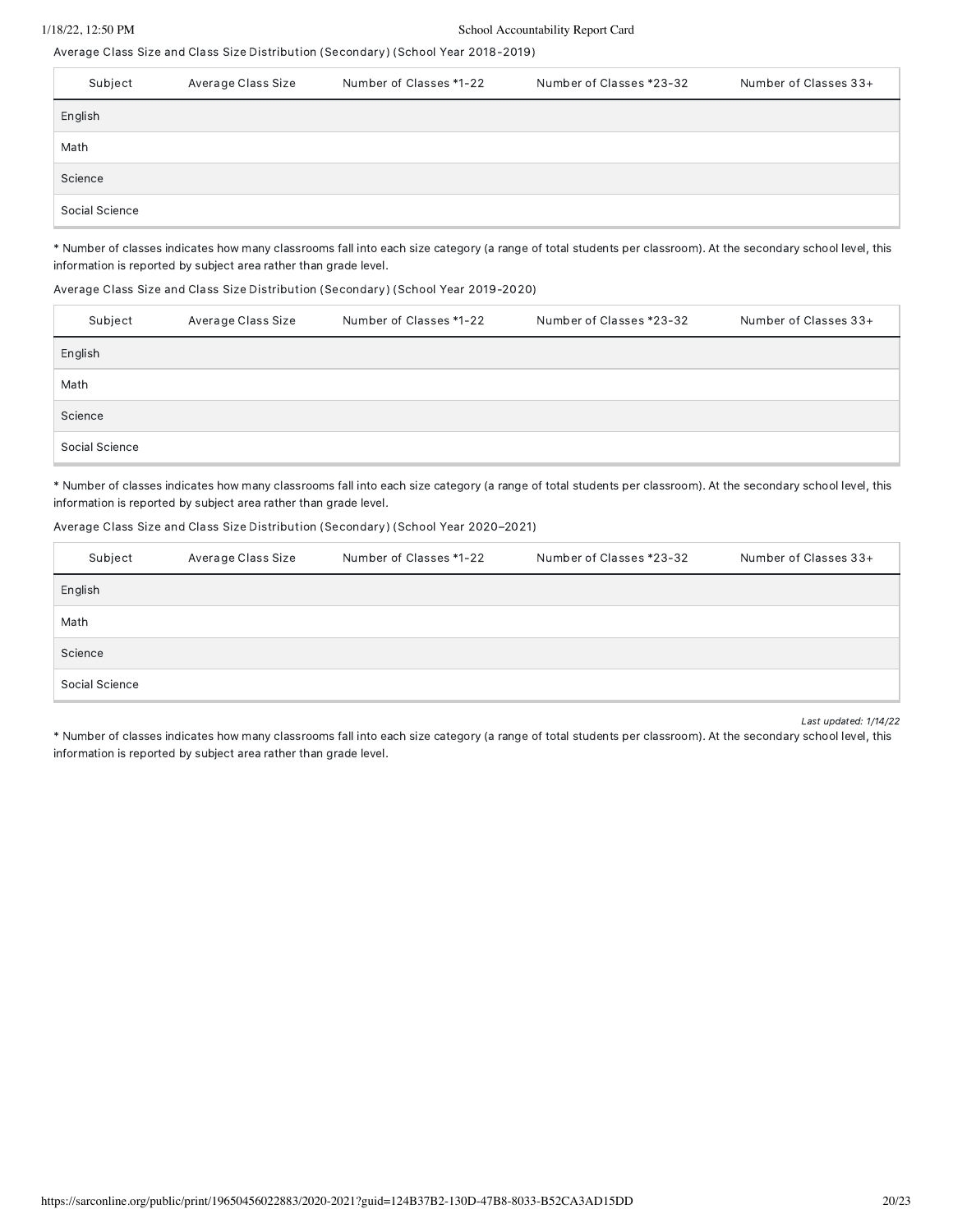Ratio of Pupils to Academic Counselor (School Year 2020—2021)

|                               | Title | Ratio |
|-------------------------------|-------|-------|
| Pupils to Academic Counselor* |       |       |

Last updated: 1/1/00 \* One full time equivalent (FTE) equals one staff member working full time; one FTE could also represent two staff members who each work 50 percent of full

time.

Student Support Services Staff (School Year 2020—2021)

| Title                                                         | Number of FTE* Assigned to School |  |
|---------------------------------------------------------------|-----------------------------------|--|
| Counselor (Academic, Social/Behavioral or Career Development) | 0.00                              |  |
| Library Media Teacher (Librarian)                             | 0.00                              |  |
| Library Media Services Staff (Paraprofessional)               | 0.50                              |  |
| Psychologist                                                  | 2.40                              |  |
| Social Worker                                                 | 0.00                              |  |
| Nurse                                                         | 0.30                              |  |
| Speech/Language/Hearing Specialist                            | 3.20                              |  |
| Resource Specialist (non-teaching)                            | 1.00                              |  |
| Other                                                         | 0.00                              |  |

Last updated: 1/1/00

\* One full time equivalent (FTE) equals one staff member working full time; one FTE could also represent two staff members who each work 50 percent of full time.

Expenditures Per Pupil and School Site Teacher Salaries (Fiscal Year 2019-2020)

| Level                                            | <b>Total Expenditures Per</b><br>Pupil | <b>Expenditures Per Pupil</b><br>(Restricted) | <b>Expenditures Per Pupil</b><br>(Unrestricted) | Average Teacher<br>Salary |
|--------------------------------------------------|----------------------------------------|-----------------------------------------------|-------------------------------------------------|---------------------------|
| School Site                                      | \$11842.24                             | \$5630.80                                     | \$6211.44                                       | \$69710.96                |
| <b>District</b>                                  | N/A                                    | N/A                                           | \$5625.77                                       | \$76440.00                |
| Percent Difference - School Site<br>and District | N/A                                    | N/A                                           | 10.41%                                          | $-8.80\%$                 |
| State                                            | N/A                                    | N/A                                           | \$8443.83                                       | \$85863.00                |
| Percent Difference - School Site<br>and State    | N/A                                    | N/A                                           | $-26.00\%$                                      | $-19.00\%$                |

Note: Cells with N/A values do not require data.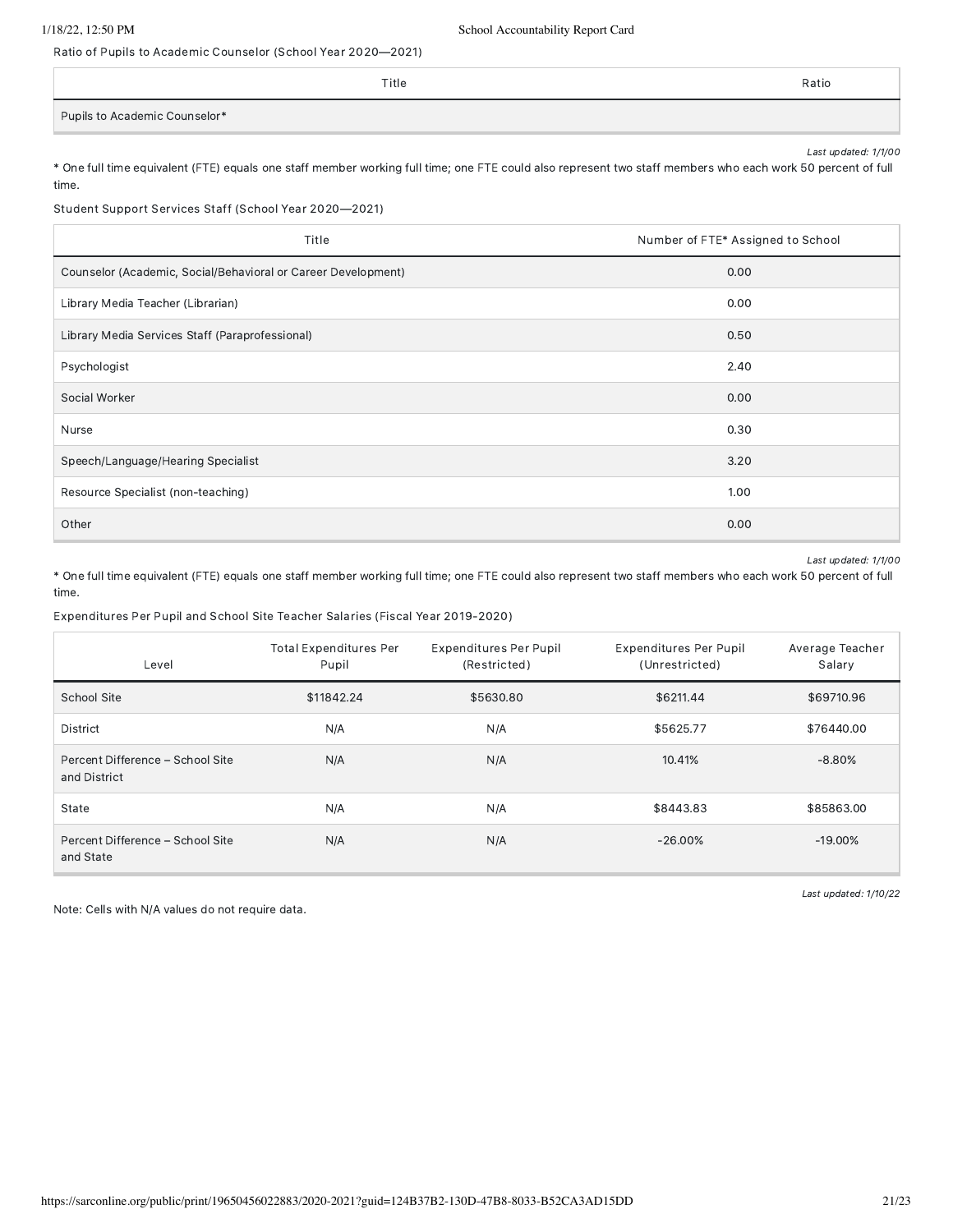Types of Services Funded (Fiscal Year 2020–2021)

A combination of state and federal funding is used to cover all aspects of our instructional program.

Title I funds are used for (at least partially):

- Professional development
- provide TOSAs that support instruction • using SIPPS as a Tier II reading intervention for students

• Learning Support Teachers to support intervention for students.

The District uses Title II funds to support professional development which will enhance early learning strategies. TOSAs are provided to support instruction through professional development and coaching opportunities.

Title III funds are utilized to expand educational opportunities that increase language and academic proficiency of our English learners, and to expand parent engagement opportunities.

Teacher and Administrative Salaries (Fiscal Year Year 2019-2020)

Category **Category District Amount** State Average For Districts In Same Category Beginning Teacher Salary **\$44686.00** \$52060.00 Mid-Range Teacher Salary **\$69514.00** \$89514.00 \$84043.00 Highest Teacher Salary **\$107043.00** \$107043.00 \$107043.00 Average Principal Salary (Elementary) **\$129743.00** \$129743.00 \$133582.00 Average Principal Salary (Middle) \$138803.00 \$138803.00 \$138803.00 \$138803.00 Average Principal Salary (High) **60.00** -- **60.00** -- \$0.00 **--** \$0.00 -- \$0.00 -- \$0.00 -- \$0.00 -- \$1.15 \$1.15 \$1.15 \$1.15 \$1.15 \$1.15 \$1.15 \$1.15 \$1.15 \$1.15 \$1.15 \$1.15 \$1.15 \$1.15 \$1.15 \$1.15 \$1.15 \$1.15 \$1.15 \$1.15 \$ Superintendent Salary \$195149.00 \$195149.00 \$240628.00 Percent of Budget for Teacher Salaries and the state of the state 34.00% 35.00% 35.00% Percent of Budget for Administrative Salaries 6.00% 5.00% 5.00% 5.00% 5.00% 5.00% 5.00% 5.00% 5.00% 5.00% 5.00%

For detailed information on salaries, see the CDE Certificated Salaries & Benefits web page at [https://www.cde.ca.gov/ds/fd/cs/.](https://www.cde.ca.gov/ds/fd/cs/)



Last updated: